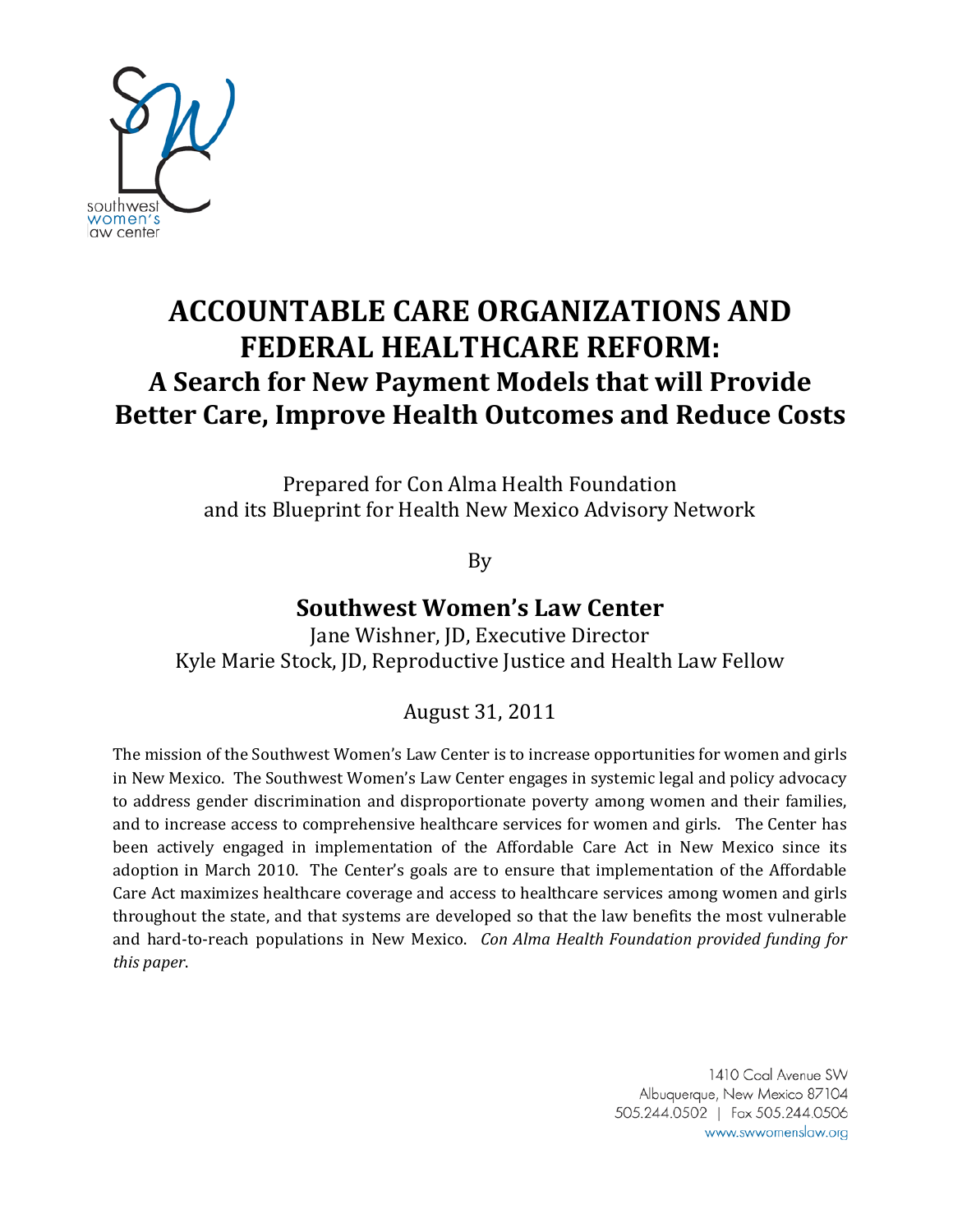## **ACCOUNTABLE CARE ORGANIZATIONS AND FEDERAL HEALTHCARE REFORM:**

## **A Search for New Payment Models that will Provide Better Care, Improve Health Outcomes and Reduce Costs**

## **TABLE OF CONTENTS**

| $\mathbf{L}$ |                                                                                                                                                              |  |  |
|--------------|--------------------------------------------------------------------------------------------------------------------------------------------------------------|--|--|
| II.          | TACKLING THE RISING COST OF HEALTHCARE WHILE IMPROVING HEALTHCARE QUALITY AND                                                                                |  |  |
|              |                                                                                                                                                              |  |  |
| А.           |                                                                                                                                                              |  |  |
| <b>B.</b>    | ACCOUNTABLE CARE ORGANIZATIONS OUTSIDE THE AFFORDABLE CARE ACT  10                                                                                           |  |  |
| $C_{\cdot}$  |                                                                                                                                                              |  |  |
| D.           | STRENGTHENING THE ROLE OF PATIENTS AND THEIR FAMILIES IN ACCOUNTABLE CARE ORGANI-<br>ZATIONS AND OTHER PAYMENTREFORM MODELS: THE CAMPAIGN FOR BETTER CARE 12 |  |  |
| IV.          |                                                                                                                                                              |  |  |
| <b>V.</b>    |                                                                                                                                                              |  |  |
|              |                                                                                                                                                              |  |  |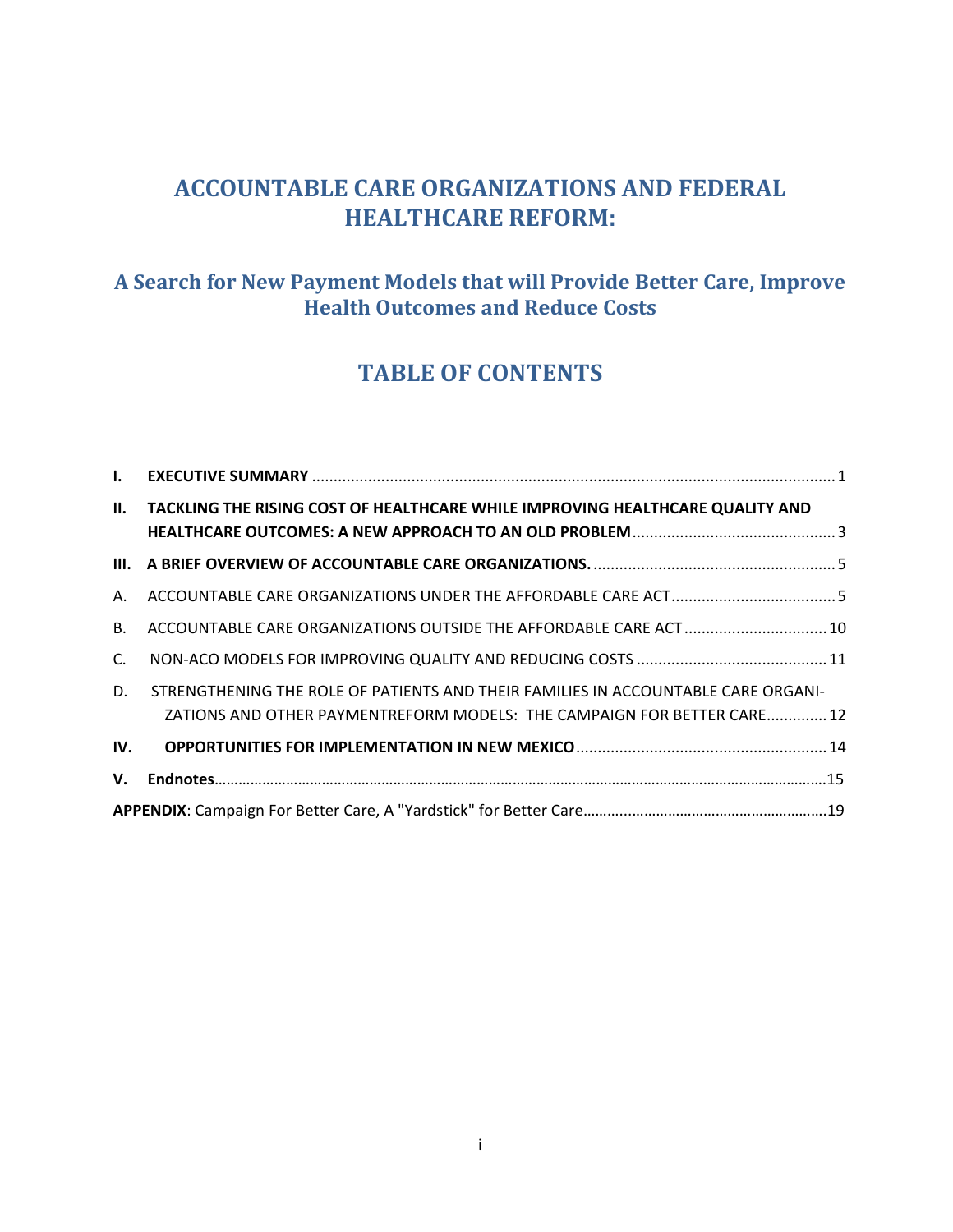In 2011, the W.K. Kellogg Foundation awarded Con Alma Health Foundation a strategic planning grant to help New Mexico ensure the successful implementation of the Patient Protection and Affordable Care Act (the "Affordable Care Act" or the "ACA").<sup>i</sup> Con Alma Health Foundation convened a Blueprint for Health New Mexico Advisory Network ("Blueprint for Health New Mexico") to help develop that strategic plan. This paper provides a preliminary analysis of Accountable Care Organizations – a relatively new healthcare payment model contained in the Affordable Care Act. The purpose of this paper is to assist the Blueprint for Health New Mexico address the issue of payment reform to improve healthcare access and healthcare quality for New Mexicans as the ACA is implemented in New Mexico.

### <span id="page-2-0"></span>**I. EXECUTIVE SUMMARY**

Accountable Care Organizations ("ACOs") represent a new payment model for health care services that are designed, in theory, to lead to better quality care for patients and lower costs. There is no single definition of an ACO. In general, ACO payment models create financial incentives for groups of health care providers to form an Accountable Care Organization. The ACO would be responsible for coordinating patient care and would be held accountable – by the payer – for health outcomes of a particular group of patients. Under an ACO payment model, the ACO providers could share in savings from the care they provide, share some of the risk if costs of care are higher, or some combination of shared savings and risk. ACOs are still in the early developmental stage, but the Affordable Care Act created a significant ACO initiative in Medicare – the Medicare Shared Savings Program – and, as a result, ACOs have become a hot topic among providers and insurers.

It is important to clarify what people mean when they are talking about creating an Accountable Care Organization. ACO models differ widely and the term "ACO" means different things to different people. Providers and payers have direct financial interests in the structure and payment policies of an ACO and thus the details can be intensely debated and controversial. Patients have a huge interest in how ACOs are structured and implemented – since they are supposed to offer better quality care and improve health outcomes – but generally do not have a seat at the table when ACOs are established. Indeed, patients may not know if they are receiving care under an ACO payment arrangement or – even if they do know – may not be able to determine whether they should seek another provider who is not part of an ACO. Patients may be concerned if healthcare providers have an incentive to save costs on their care. Patients, their families and their caregivers will need to understand how the financial incentives in an ACO payment system will improve the quality of healthcare the patients receive, and not lead to the withholding of care or the restriction of patients' access to appropriate healthcare.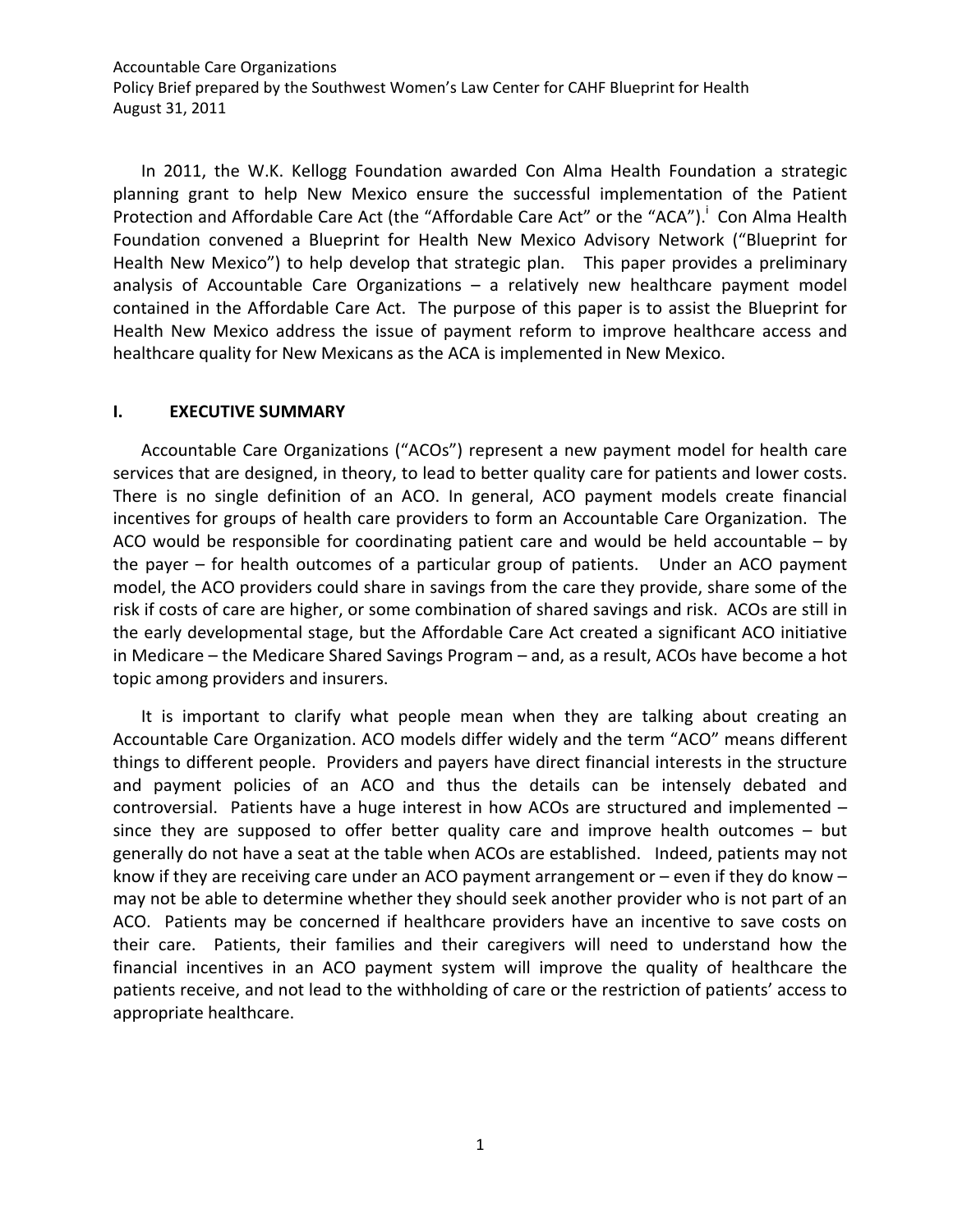The Affordable Care Act contains two explicit ACO initiatives and an opportunity to create other ACO payment models:

1. *Medicare Shared Savings Program*. The primary ACO initiative in the Affordable Care Act is called the *"Medicare Shared Savings Program."* (ACA § 3022). The Medicare Shared Savings Program is optional for providers and includes both a shared savings and shared risk component. The proposed regulations contain significant requirements for care coordination and patient-centered quality measures. The program will begin in 2012 and providers in New Mexico will have an opportunity to create Accountable Care Organizations and apply to participate in the Program for at least three years.

2. *Pediatric Accountable Care Organization Demonstration Project*. The Affordable Care Act also authorizes the establishment of a *Pediatric Accountable Care Organization Demonstration Project* (ACA § 2706) to run from January 1, 2012 through December 31, 2016. The Pediatric ACO Demonstration Project would operate under *Medicaid and Children's Health Insurance ("CHIP") programs* operated by states. The Centers for Medicare and Medicaid Services ("CMS") has not yet announced its plans for creating the Pediatric ACO Demonstration Project.

3. *Centers for Medicare and Medicaid Services Innovation Center and ACOs*. The Affordable Care Act established a Center for Medicare and Medicaid Innovation within CMS ("CMS Innovation Center")(ACA § 3021). The CMS Innovation Center can pilot other ACO models in the Medicaid and Medicare programs. In May 2011, the CMS Innovation Center announced the creation of a *Pioneer Accountable Care Organization Model*. Organizations that participate in the Pioneer ACO Model will not be allowed to participate in the Medicare Shared Savings Program. *Presbyterian Healthcare Services has applied to participate in the Pioneer ACO Model*. Other providers in New Mexico, including Hidalgo Medical Services, are interested in developing small primary care ACO models, which potentially could be considered by the CMS Innovation Center.

ACO models are also being developed outside the specific initiatives in the Affordable Care Act. Private insurers and some self-insured large employers have tried to develop ACOs. Because ACOs involve a complex interplay of legal, regulatory, healthcare financing, healthcare delivery and information technology systems, some companies and associations are developing business strategies to promote specific types of ACOs and/or to provide technical assistance and support to medical providers seeking to establish an ACO.

ACOs are a potential model for improving healthcare outcomes, but they are still in early developmental stages. Moreover, not all ACOs are the same. Because there are significant financial incentives for providers, insurers, Information technology experts, and others to advocate for (or against) particular ACO models, it is important that patients, public health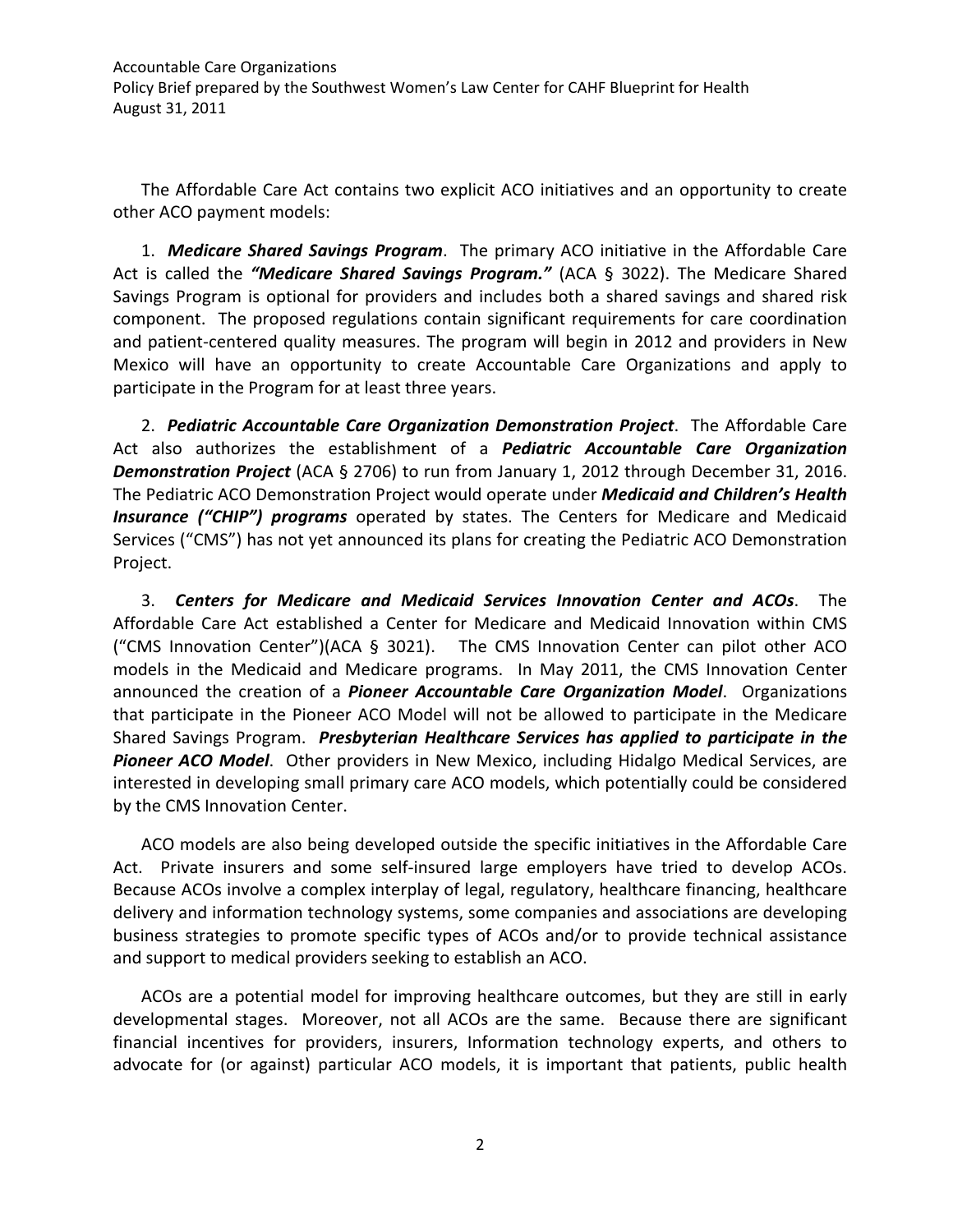advocates, community organizations, and community members learn more about quality improvement measures and payment model reform, including ACOs, and participate in the development and implementation of new systems that may be established in their own communities.

The intense debate surrounding ACOs presents an opportunity for public health and community advocates in New Mexico to engage in the important discussions taking place in medical communities around the State regarding how ACOs can be designed so that resources are used more effectively to provide better healthcare and improve health outcomes. This discussion need not be limited to ACOs; other payment models could lead to better care, better health outcomes, more effective delivery systems and better value for healthcare dollars. New Mexico will also need to address how ACOs will impact rural communities, including providers and patients. A focus on payment reform models, in general, and ACOs, in particular, may also be an opportunity for Blueprint for Health New Mexico to have input in the "Medicaid Modernization" effort underway by the New Mexico Human Services Department. State officials have stated that they seek to improve healthcare quality and outcomes in the Medicaid Program while increasing efficiency and value for healthcare dollars.

### <span id="page-4-0"></span>**II. TACKLING THE RISING COST OF HEALTHCARE WHILE IMPROVING HEALTHCARE QUALITY AND HEALTHCARE OUTCOMES: A NEW APPROACH TO AN OLD PROBLEM**

Spending more on healthcare does not guarantee that children and families will receive the health care they need or that they will receive the right care at the right time in the right place. According to the World Health Organization's Report, *World Health Statistics 2011*, the United States spends more money on healthcare as a percentage of our gross domestic product than any other country in the world.<sup>ii</sup> Yet over 50 million Americans – and nearly 450,000 New Mexicans -- remain uninsured.<sup>iii</sup> There is a widespread belief among health industry experts that the healthcare system in the United States can deliver much higher quality care at lower cost. The Robert Wood Johnson Foundation published a report in 2008 describing the factors leading to the rising cost of healthcare in the United States. The report concluded that: "health care inefficiency, medical technology and health status (particularly obesity) are the primary drivers of rising U.S. health care costs . . .. The best evidence indicates medical technology accounts for one-half to two-thirds of spending growth. While medical malpractice insurance and defensive medicine contribute to health costs, they are not large enough factors to significantly contribute to a rise in spending." $\mathbb{I}^{\mathbb{I}^{\mathbb{V}}}$ 

The assumption underlying ACOs is that spending more money does *not* mean that patients get better care. The Affordable Care Act's focus on ACOs reflects a new approach to addressing an old problem: how can we invest public dollars (primarily in Medicare and to some extent Medicaid) to provide better quality care at lower cost. This was the problem managed care was designed to address in the 1990's. It will take some time before it is known whether ACOs will accomplish this goal, but in the meantime, private payers will likely follow the road that Medicare paves in the development of ACOs.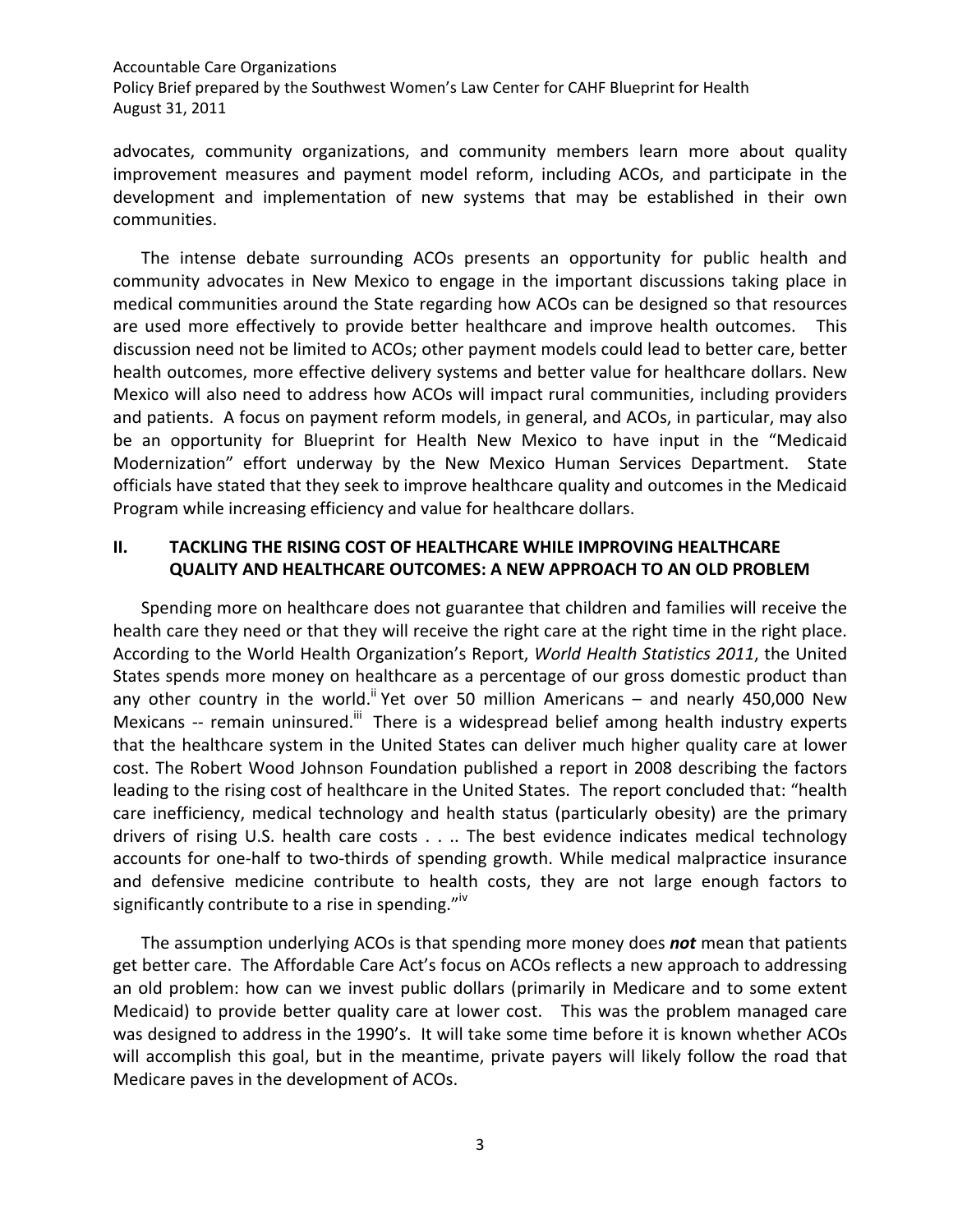Policy Brief prepared by the Southwest Women's Law Center for CAHF Blueprint for Health August 31, 2011

The idea behind ACOs is to create a system that will improve patient care by creating incentives for providers to join together in an "accountable care organization" to provide high quality integrated care that has been shown to improve health outcomes for patients. ACOs are intended to create incentives for providers to coordinate care, and to avoid unnecessary duplication of services. The primary ACO initiative in the Affordable Care Act – the Medicare Shared Savings Program – will apply to fee-for-service Medicare patients. Fee-for-service is considered by many to be one of the most inefficient methods of delivering health care because it values high volume and expensive procedures, is often characterized by fragmented care, and does not take into account health outcomes. Fee-for-service does not usually pay for the coordination of care, only the delivery of services, often by multiple specialists.

Lack of coordination can be bad for patients, families and their caregivers, leading to inconsistent care, overuse of specialists, and patient and family confusion and stress over what care the patient needs. The public reporting, coordinated care, and quality measurement components of ACO models will be important to caregivers, not just patients. The Southwest Women's Law Center is particularly concerned about the support systems and information available to family caregivers, who are usually women. An article written by Debra Ness, the Executive Director of the National Partnership on Women and Families, addressed these issues in an article in the Journal of the American Society on Aging entitled "Women, Caregivers, Families and the Affordable Care Act's Bright Promise of Better Care." The article addresses the role that women play in making healthcare decisions for their families and in providing economic support and caregiving to elderly family members.<sup>vi</sup>

Most ACOs are also expected to use electronic health records to help promote more coordinated care and eliminate unnecessary duplication of services. If a patient sees a provider and presents with certain conditions, if the provider does not have access to prior tests and examinations, she may order the same tests that have already been performed on that patient. Some of the data and information technology requirements of ACO models can be significant and particularly challenging for smaller providers. But they also present an opportunity to better address healthcare disparities, track and promote the delivery of preventive health services, and begin to develop and report data that may enable public health experts to better address the social determinants of health.

ACOs also generally attempt to reward the provision of preventive health services and evidence-based care that has been shown to reduce incidents of disease or injury. The choice of quality measures used by an ACO is particularly significant to providers, patients, families and caregivers.

ACOs are not a panacea and they will evolve over time. But the industry's increasing focus on ACOs  $-$ - as a result of the initiatives in the Affordable Care Act  $-$  offer a significant opportunity for communities to have a voice in how these new efforts to restructure healthcare payment systems will ensure that children and their families receive better quality healthcare and greater access to such care.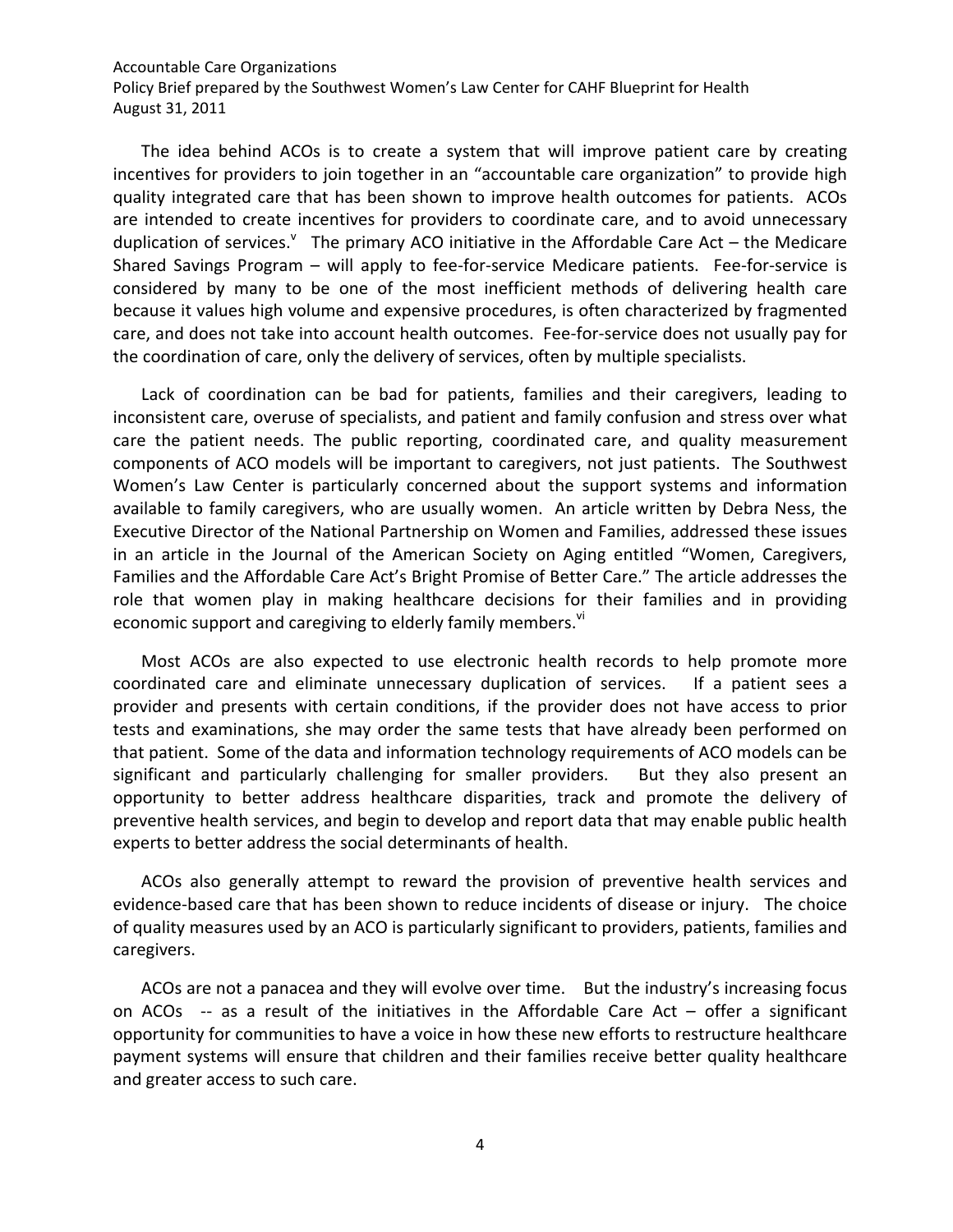#### <span id="page-6-0"></span>**III. A BRIEF OVERVIEW OF ACCOUNTABLE CARE ORGANIZATIONS.**

This section of the policy brief describes the three different ACO programs currently authorized under the ACO, including explaining the controversy around the Medicare Shared Savings Program, describes other ACO and payment reform initiatives that are relevant to improving the health of New Mexico children and their families, and describes some resources that can assist Blueprint for Health New Mexico in developing a patient-centered approach to payment reform that addresses the needs of underserved and diverse communities.

#### <span id="page-6-1"></span>**A. ACCOUNTABLE CARE ORGANIZATIONS UNDER THE AFFORDABLE CARE ACT**

The term "Accountable Care Organization" is fairly new. Dr. Elliott Fisher, Director of the Center for Health Policy Research at the Dartmouth Medical School is credited with developing the ACO concept. His article, "Creating Accountable Care Organizations: The Extended Hospital Medical Staff," published in Health Affairs in December 2006, promoted the ACO concept as a hospital-based structure.<sup>vii</sup> Today, most ACO initiatives include a significant focus on primary care providers at the center of the system. The Centers for Medicare and Medicaid Services also laid the groundwork for ACOs through its five-year "Physician Group Practice Demonstration" project, which it launched in 2005 in the Medicare fee-for-service program. Ten physician groups (none from New Mexico) participated in The Physician Group Practice Demonstration, which set performance targets and rewarded the physician groups by sharing \$110 million, which accounted for 80% of the savings achieved under the program. $\frac{v}{i}$ 

Accountable Care Organizations represent a new payment model for health care services that are designed, in theory, to lead to better quality care for patients and lower costs.<sup>ix</sup> There is no single definition of an ACO. In general, ACO payment models create financial incentives for groups of health care providers to form an Accountable Care Organization. The ACO would be responsible for coordinating patient care and would be held accountable – by the payer – for health outcomes of a particular group of patients. Under an ACO payment model, the ACO providers could share in savings from the care they provide, share some of the risk if costs of care are higher, or some combination of shared savings and risk. ACOs are still in the early developmental stage, but the Affordable Care Act created a significant ACO initiative in Medicare – the Medicare Shared Savings Program – and, as a result, ACOs have become a hot topic among providers and insurers.

It is important to clarify what people mean when they are talking about creating an Accountable Care Organization. ACO models differ widely and the term "ACO" means different things to different people. Providers and payers have direct financial interests in the structure and payment policies of an ACO and thus the details can be intensely debated and controversial. Patients have a huge interest in how ACOs are structured and implemented – since they are supposed to offer better quality care and improve health outcomes – but generally do not have a seat at the table when ACOs are established. Indeed, patients may not even know if they are receiving care under an ACO payment arrangement or – even if they do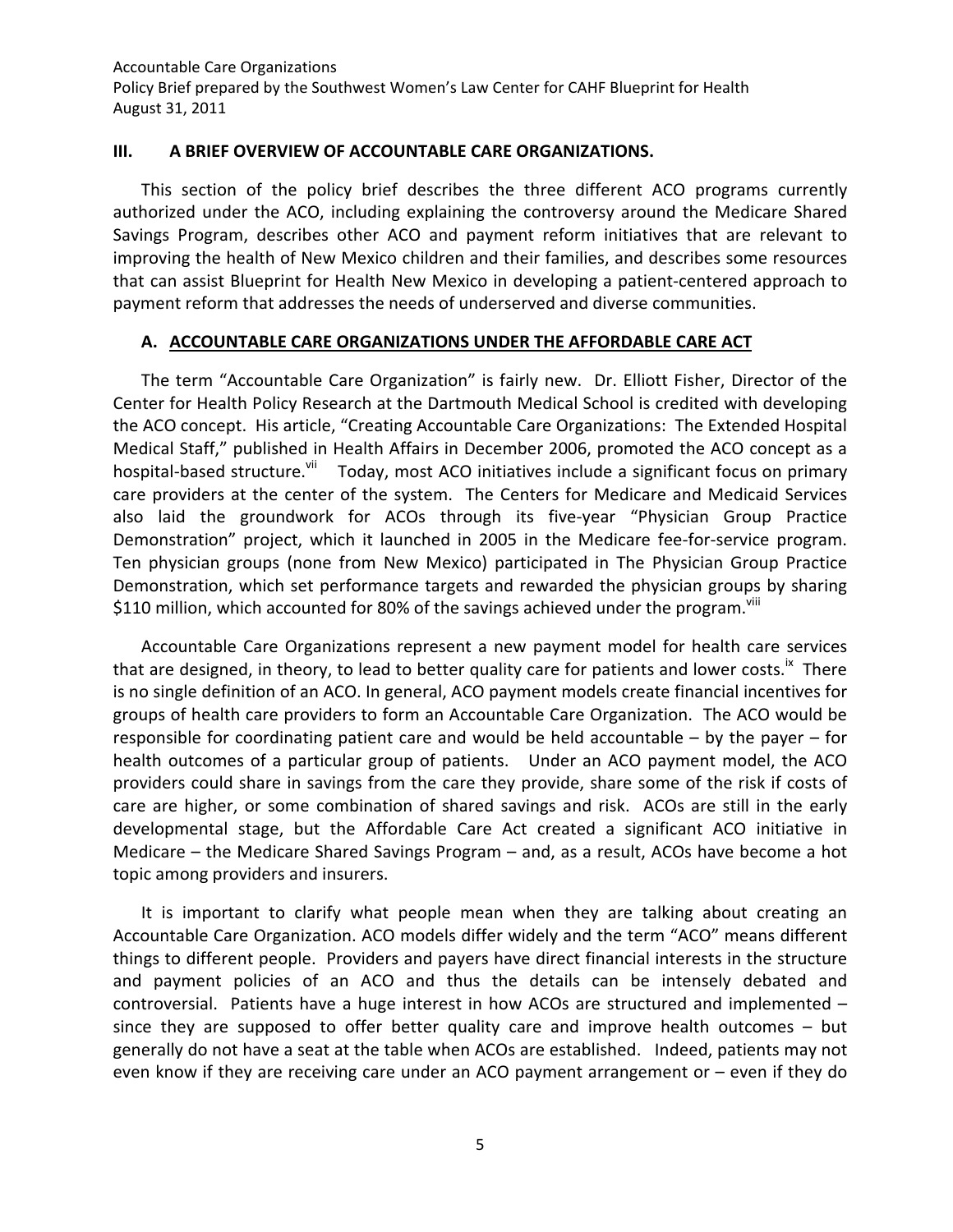know – may not be able to determine whether they should seek another provider who is not part of an ACO. Patients may be concerned if healthcare providers have an incentive to save costs on their care. Patients, their families and their caregivers will need to understand how the financial incentives in an ACO payment system will improve the quality of healthcare the patients receive, and not lead to the withholding of care or the restriction of patients' access to appropriate healthcare.

The Affordable Care Act contains two explicit ACO initiatives and an opportunity to create other ACO payment models:

**1.** *Medicare Shared Savings Program*. The primary ACO initiative in the Affordable Care Act is called the *"Medicare Shared Savings Program"* (ACA § 3022). The proposed regulations regarding the ACO Medicare Shared Savings Program were announced by the federal government's Centers for Medicare and Medicaid Services ("CMS") on March 31, 2011, and have triggered significant debate and controversy, particularly among health care providers. $x$ The Medicare Shared Savings Program will begin in 2012 and providers in New Mexico will have an opportunity to create Accountable Care Organizations and apply to participate in the Program. The Medicare Shared Savings Program is optional for providers and includes both a shared savings and shared risk component. The proposed regulations contain significant requirements for care coordination and patient-centered quality measures that include coordination of care across care settings, such as doctors' offices, hospitals, and long-term care facilities. ACOs may include practitioners who are not physicians, including nurse practitioners and physician assistants.

The 400-page proposed regulations sparked significant controversy. The final regulations will likely change, but for now the March 31, 2011 proposed regulations reflect the best information on how the Medicare Shared Savings Program will work.

The regulations are highly technical. The following is not a legal or technical analysis of the proposed regulations; indeed it omits many important details. Instead it is designed to summarize key elements to provide sufficient background to Blueprint for Health New Mexico regarding how the Medicare Shared Savings Program would work.

The regulations contain several key sections:

• Eligibility and governance of the ACO. Providers will have to create an ACO that has both a formal legal structure recognized under state law and a federal tax ID number. Some existing entities, primarily hospital systems that employ physicians, might qualify as an ACO, but most ACOs will likely be newly organized. All of the ACOs participating providers must have a tax ID number and be enrolled in the Medicare program. Providers include physician assistants, clinical nurse specialists, and nurse practitioners.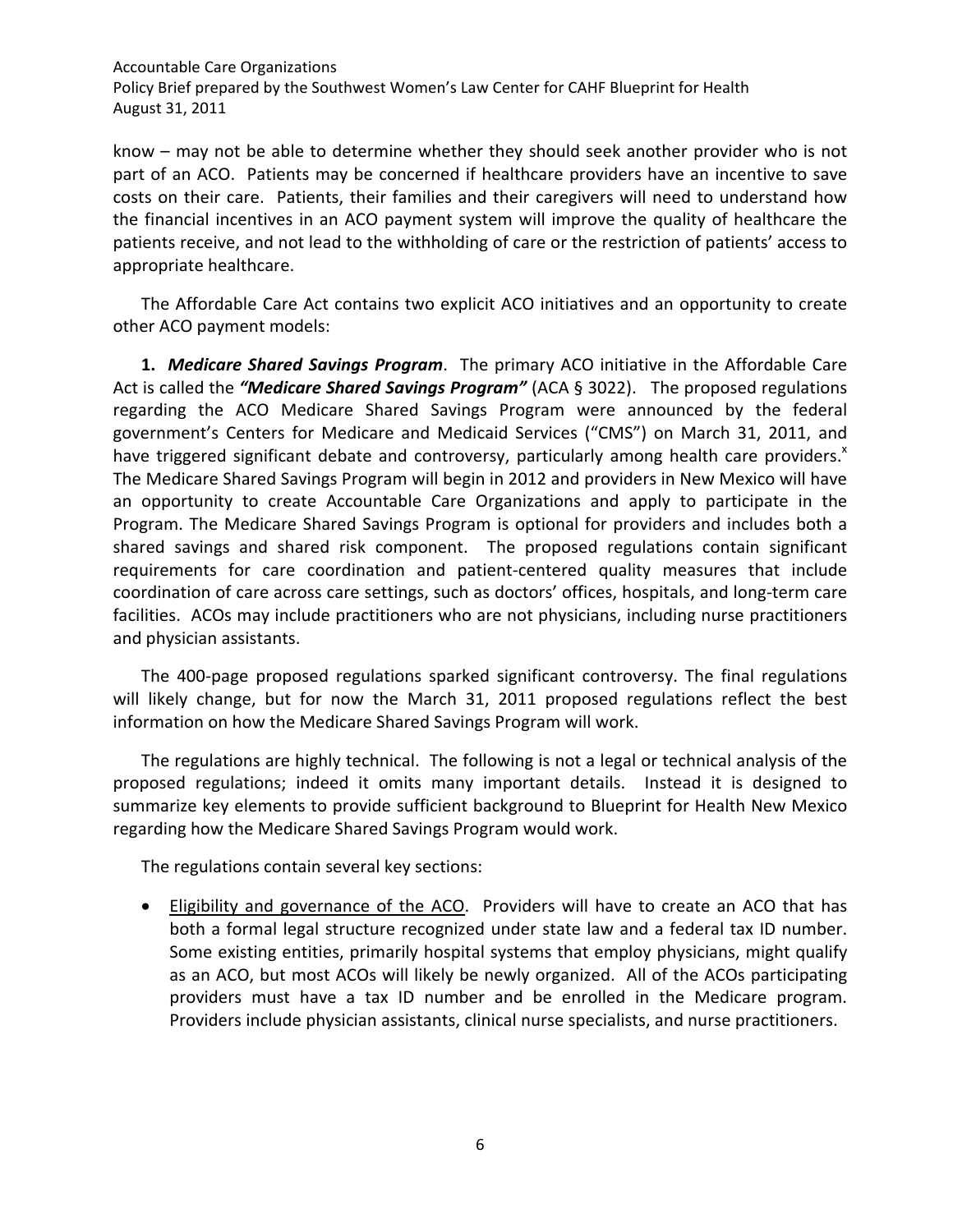Policy Brief prepared by the Southwest Women's Law Center for CAHF Blueprint for Health August 31, 2011

- Three-year agreement to participate in the program. ACOs must commit to participating for at least three years and agree to significant data sharing.
- Assignment of Medicare fee-for-service beneficiaries to the ACO. ACOs must serve at least 5,000 fee-for-service Medicare beneficiaries. This requirement may preclude practitioners in rural communities in New Mexico from participating easily in an ACO.
- Quality and other reporting requirements. These critical provisions for patients are addressed in more detail below.
- Determination of shared savings. This is a complicated system for determining whether an ACO would be eligible for shared savings.
- Option to participate in a "two-sided model". ACOS have the option of choosing whether to participate in the one-sided model where the ACO can share in savings but would not be subject to any risk associated with higher costs of the patient population until the third year. An ACO could also choose to participate in the two-sided model, in which it would be eligible for greater shared savings but would also be subject to risk every year it participates in the program.
- Monitoring and termination of ACOs. This includes monitoring ACOs to determine whether they are avoiding at risk beneficiaries who could be costly and whether they are meeting the quality performance standards.
- Coordination with other agencies. This includes addressing significant legal issues surrounding the creation of ACOs and the role of anti-trust laws and anti-kickback and anti-referral laws that apply to medical practices.
- Overlap with other CMS shared savings initiatives. Participants in the Medicare Shared Savings Program cannot participate in other shared savings initiatives.

The Medicare Shared Savings Program will establish a benchmark for how much it would normally cost to pay for a group of fee-for-service patients assigned to the ACO based on the prior three years. Providers will continue to receive payments for services provided but, if they participate in an ACO, they would have the opportunity to share in the savings achieved by the ACO. There must be a minimum of 5,000 Medicare fee-for-service patients assigned to an ACO, which could limit the participation of rural providers in New Mexico. If Medicare pays less than the benchmark amount, the ACO would be eligible (if other requirements are also met) to receive a percentage of the savings. By the third year, the ACO might also be responsible (at risk) for a portion of payments that exceed the benchmark.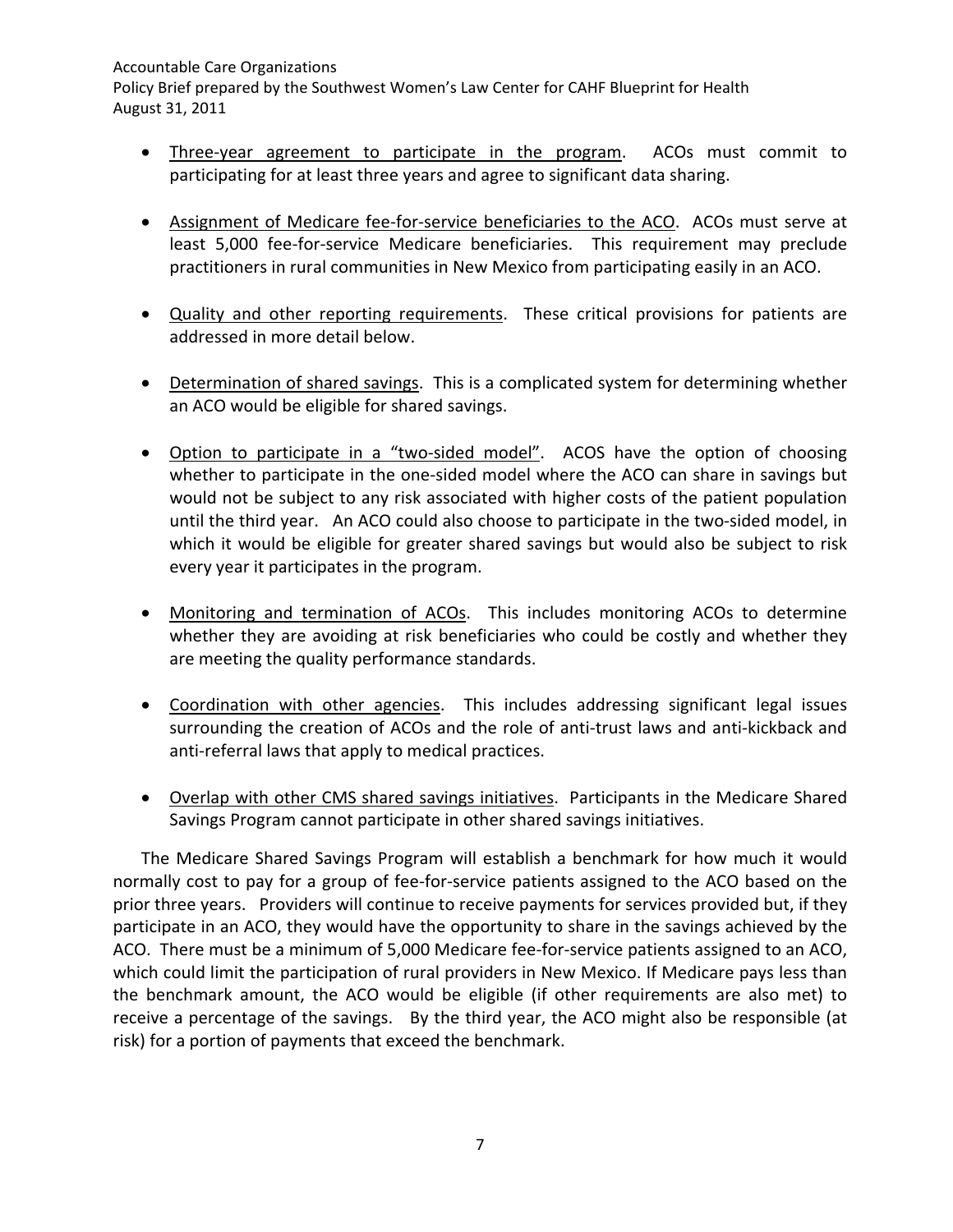Policy Brief prepared by the Southwest Women's Law Center for CAHF Blueprint for Health August 31, 2011

Improving healthcare quality is one of the primary purposes of developing the Shared Savings Program. CMS explained in the proposed regulations that its three-fold goal in the Shared Savings Program is to provide "better care for individuals," "better health for populations," and lower growth in expenditures "by eliminating waste and inefficiencies *while*  not withholding any needed care that helps beneficiaries."<sup>xi</sup> According to CMS, "[a]n ACO will put the beneficiary and family at the center of all its activities. It will honor individual preferences, values, backgrounds, resources, and skills, and it will thoroughly engage people in shared decision-making about diagnostic and therapeutic options."XII

To meet the goal of improving healthcare quality and placing the patient and family at the "center," the proposed regulations require an ACO to meet a minimum standard with respect to 65 quality measures.<sup>xiii</sup> Those quality measures address the following areas:

- 1. Patient/Caregiver Experience
- 2. Care Coordination
- 3. Patient Safety
- 4. Preventive Health

5. Services for At-Risk Populations/Frail Elderly Health (which include Diabetes, Heart Failure, Coronary Artery Disease, Hypertension, Chronic Obstructive Pulmonary Disorder and the Frail Elderly).

The proposed regulations also require public reporting of both cost and quality measure data. According to CMS: "Public reporting of ACO cost and quality measure data would improve a beneficiary's ability to make informed health care choices, and facilitate an ACO's ability to improve the quality and efficiency of its care by making available information that enables ACO professionals to assess their performance relative to their peers, and creates incentives for those professionals to improve their performance." Xiv From the patients' perspective, adoption of the quality measures and the public reporting and transparency requirements are critical to becoming more engaged in their care and comparing different providers. Providers, however, are concerned about developing the infrastructure needed to meet and report on all of those requirements and, in some cases, question the specific measures being proposed. Most ACOs and their participating providers will have to make a significant upfront investment in order to meet these performance and reporting requirements. Providers who create ACOs are concerned about making sure they will recoup those investments. If the quality measures and public reporting requirements, however, are significantly scaled back, patients will lose the accountability on healthcare quality that would make the ACO model attractive.

For New Mexico, one of the challenges is that, under the proposed regulations, federally qualified health centers and rural community health centers cannot be recognized as ACOs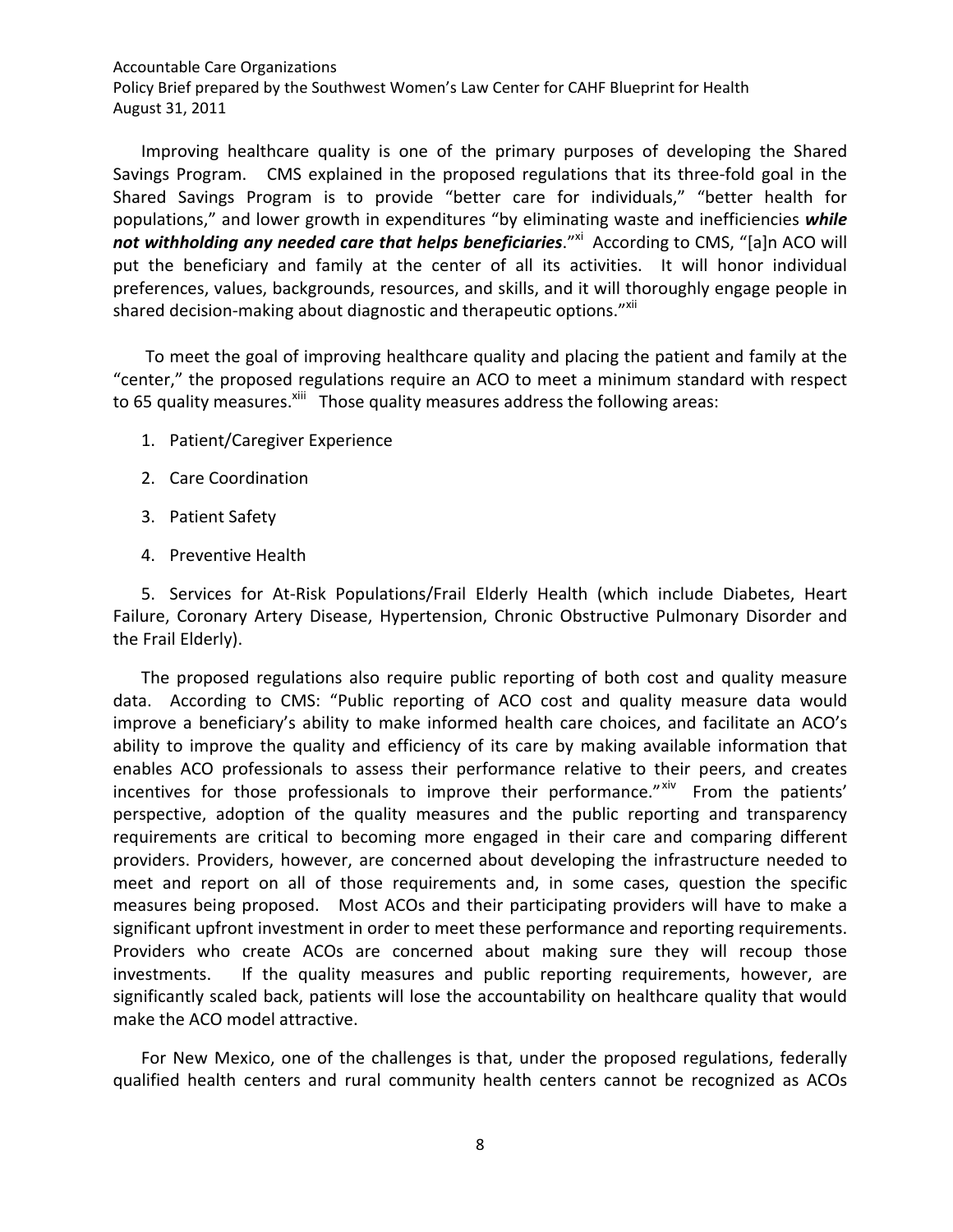Policy Brief prepared by the Southwest Women's Law Center for CAHF Blueprint for Health August 31, 2011

under the Medicare Shared Savings Program. Although these health centers can participate in an ACO, for a variety of technical reasons, CMS has decided that their patient populations cannot be assigned to an ACO. This is a significant issue for New Mexico because it eliminates a significant population of low-income Medicare patients from participating in the Medicare Shared Savings Program and raises significant concerns about whether the Medicare Shared Savings Program will serve the needs of underserved and low-income communities.

CMS policy has the potential to produce a series of downstream consequences, most notably, the systemic exclusion of the poorest and most underserved patients from the benefits of ACOs and the disincentivization of meaningful FQHC [Federally Qualified Health Center] affiliation agreements with hospitals and specialty groups participating in ACOs. The exclusion of Medicare FQHC patients comes at a time when health centers have experienced explosive growth in the number of Medicare patients served – a doubling of patients over the past decade, even as the number of low-income Medicare beneficiaries grew by less than 10% nationwide.<sup>xv</sup>

Although the exclusion of patients who receive care in federally qualified health centers and rural community health centers is of significant concern, other low-income Medicare patients in New Mexico could benefit from the Shared Savings Program.

CMS is expected to launch the Medicare Shared Savings Program in 2012 by entering into contracts with Accountable Care Organizations. It is likely that CMS will amend its regulations before entering into those contracts. Blueprint for Health New Mexico could monitor those regulations, seek out providers who intend to create ACOs to participate in the Shared Savings Program, and work with those provider groups to develop systems and structures that will meet the stated goals of the Shared Savings Program: provide better care for patients, better health for populations, and lower expenditures without withholding needed care.

**2.** *Pediatric Accountable Care Organization Demonstration Project*. The Affordable Care Act also authorizes the establishment of a *Pediatric Accountable Care Organization Demonstration Project* (ACA § 2706) to run from January 1, 2012 through December 31, 2016. The Pediatric ACO Demonstration Project would operate under Medicaid and Children's Health Insurance ("CHIP") programs operated by states.

Section 2706 of the ACA states that the Secretary of Health and Human Services ("HHS") "shall" establish a Pediatric ACO Demonstration Project to authorize states to allow pediatric medical providers to be recognized as an ACO and receive incentive payments for savings. ACA § 2706(a)(1). HHS has not yet established this Demonstration Project, but under the ACA, it is to begin on January 1, 2012. ACA § 2706(a)(2). States will be allowed to apply to participate in the Demonstration through their Medicaid and CHIP programs. In consultation with HHS, states will be able to establish a minimum level of savings that an ACO must reach in order to receive the shared savings, or "incentive payment." A provider that seeks to be recognized as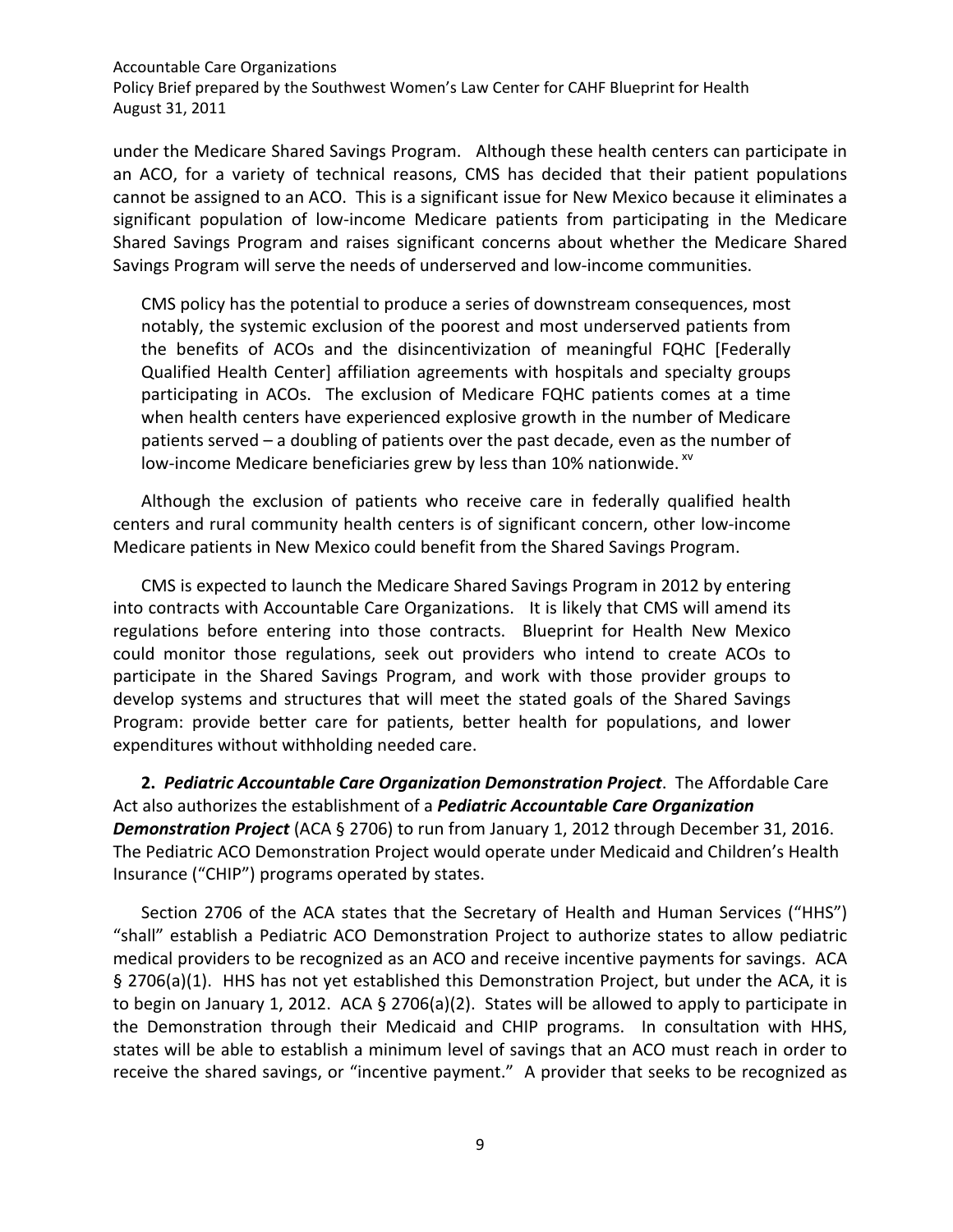an ACO under this Demonstration must commit to participating in the demonstration for at least three years. ACA  $\S$  2706(c)(3).

CMS has not yet announced its plans for creating the Pediatric ACO Demonstration Project, but New Mexico could be pro-active in urging CMS to create the Demonstration and develop such a project in the State. The Blueprint for Health New Mexico could investigate the viability of, and interest in, a Pediatric ACO Demonstration Project among providers and Medicaid/Chip patients. It could also work with the New Mexico Human Services Department ("HSD") to determine whether HSD would be interested in applying to participate in any such project and whether HSD is considering making ACOs part of its Medicaid Modernization planning in general.

3. *CMS Innovation Center and ACOs*. The Affordable Care Act established a Center for Medicare and Medicaid Innovation within CMS ("CMS Innovation Center")(ACA § 3021). The CMS Innovation Center can pilot other ACO models in the Medicaid and Medicare programs. In May 2011, the CMS Innovation Center announced the creation of a *Pioneer Accountable Care*  **Organization Model.** XVI Organizations that participate in the Pioneer ACO Model will not be allowed to participate in the Medicare Shared Savings Program. *Presbyterian Healthcare Services has applied to participate in the Pioneer ACO Model*.

The Pioneer ACO Model is targeted toward integrated healthcare systems that have already developed some financial accountability and performance incentives. The Pioneer ACO Model will offer participants the opportunity to achieve greater cost savings than the Shared Savings Program, but will also subject them to greater risk. Pioneer ACOs will be required to develop outcomes-based payment arrangements with other payers (not just Medicare) within two years, and are also required to serve at least 15,000 patients instead of the 5,000 patients required in the Shared Savings Program. Patients must be informed that their provider is participating in the Pioneer ACO and have the right to seek care from providers outside the ACO at anytime. According to the CMS Innovation Center, Pioneer ACOs will test models that CMS may later use in the Shared Savings Program.

If Presbyterian Healthcare Services ("PHS") is accepted into the Pioneer ACO model, New Mexico could become an important testing ground for the ACO concept. Blueprint for Health New Mexico could seek to work with PHS to understand more fully PHS' ACO structure, the quality improvements they are targeting, the strengths and weaknesses of the ACO model, and seek information from PHS regarding their outcomes and the impact of the Pioneer ACO Model on healthcare disparities.

#### <span id="page-11-0"></span>**B. ACCOUNTABLE CARE ORGANIZATIONS OUTSIDE THE AFFORDABLE CARE ACT**

ACO models are also being developed outside the specific initiatives in the Affordable Care Act. In some communities, there are integrated care models that have some of the elements of an ACO. Private insurers and some self-insured large employers have also tried to develop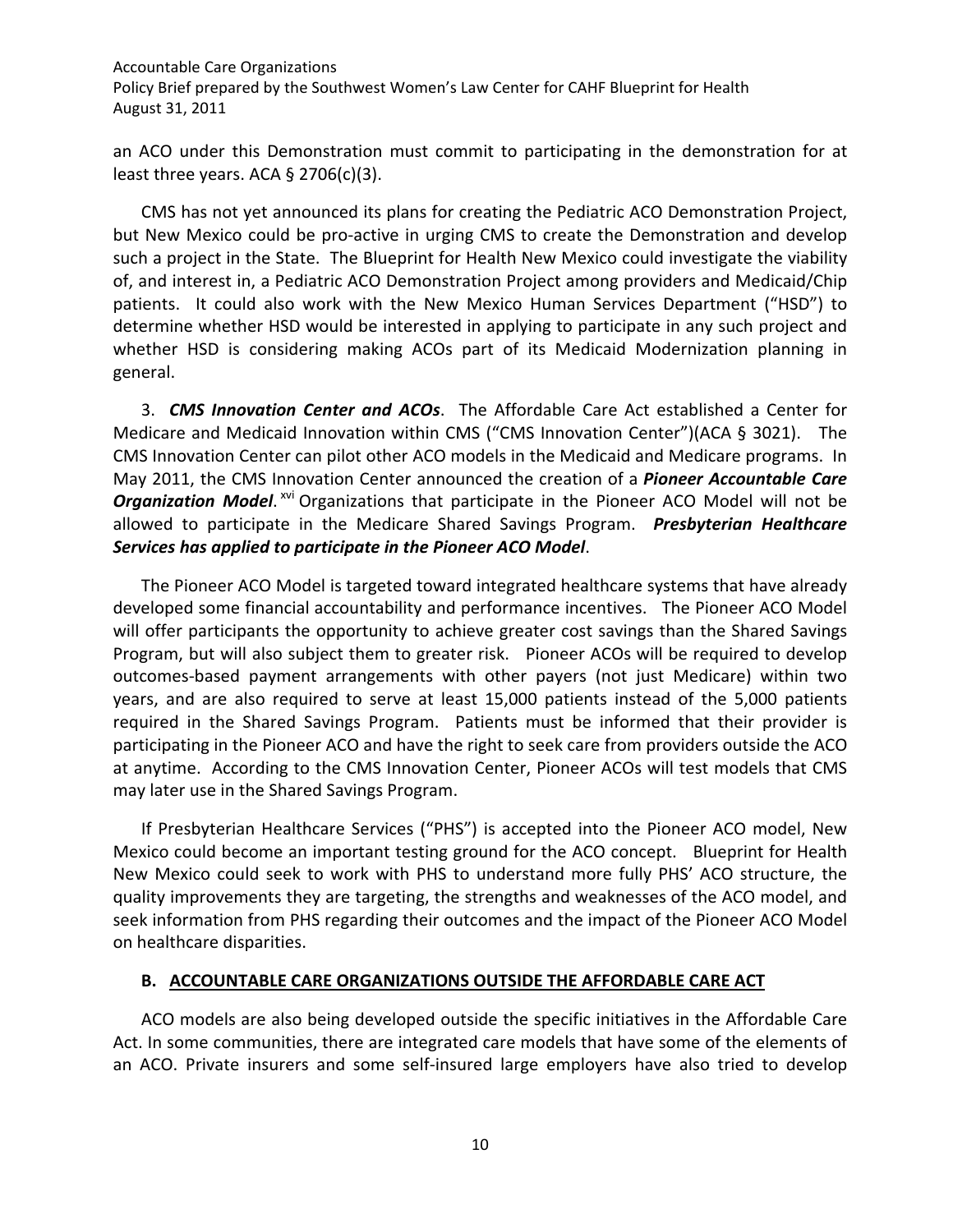Policy Brief prepared by the Southwest Women's Law Center for CAHF Blueprint for Health August 31, 2011

ACOs. In response to these initiatives and those in the Affordable Care Act, health insurance companies and trade associations have developed expertise and resources to promote ACOs.<sup>xvii</sup> Because ACOs involve a complex interplay of legal, regulatory, healthcare financing, healthcare delivery and information technology systems, some companies and associations are developing business strategies to promote specific types of ACOs and/or to provide technical assistance and support to medical providers seeking to establish an ACO.

The Commonwealth Fund released a report in July, 2011 addressing private payer ACO models that are being developed to share risk – not just savings -- between payers and providers.<sup>XVIII</sup> The authors raised concerns about the capacity of providers to participate in such risk-sharing arrangements. In their Executive Summary, the authors warned: "[W]hile many providers and payers prepare to participate in ACOs, there is minimal evidence about what it takes for ACOs to succeed, including the payment models – shared-risk or otherwise – that will most appropriately support them."<sup>xix</sup> The authors emphasized how early in development these risk-sharing ACO models are, and how different they are in defining shared risk and designing the risk-sharing models. Among other things, they concluded: "Providers do not currently have the infrastructure required to take on and manage risk successfully, though some payers are providing infrastructure and other support to providers.<sup>xx</sup>

A totally different approach to ACOs is being developed by Hidalgo Medical Services in Silver City, New Mexico. The "Hidalgo Plan" is based on a primary care model in a Federally Qualified Health Center in a rural community. By necessity, the population base is substantially smaller than the 5,000-beneficiary minimum required for the Medicare Shared Savings Program. Hidalgo Medical Services is proposing a Demonstration Project to the CMS Innovation Center to develop an accountable care plan built on what it calls an Advanced Primary Care Model. It is possible that the Hidalgo Plan could become a catalyst for other federally qualified health centers and rural providers in New Mexico to address smaller-scale ACO models that might work in their communities.

#### <span id="page-12-0"></span>C. **NON-ACO MODELS FOR IMPROVING QUALITY AND REDUCING COSTS**

Although ACOs appear to be on track to become the next major restructuring of health care delivery and payment systems – like managed care was in the 1990's – other payment models and quality improvement models are also being piloted and are worth consideration by Blueprint for Health New Mexico. A helpful resource is The Robert Wood Johnson Foundation's County Rankings website, which provides county-specific health data for all New Mexico counties.<sup>xxi</sup>

In Albuquerque, the Albuquerque Coalition for Health Care Quality has received funding from the Robert Wood Johnson Foundation ("RWJF") to increase health care quality by bringing together the major stakeholders in the healthcare system in the community. The RWJF initiative is called "Aligning Forces for Quality" and is designed to address the same issues that ACOs are supposed to address: improving health care quality while lowering costs.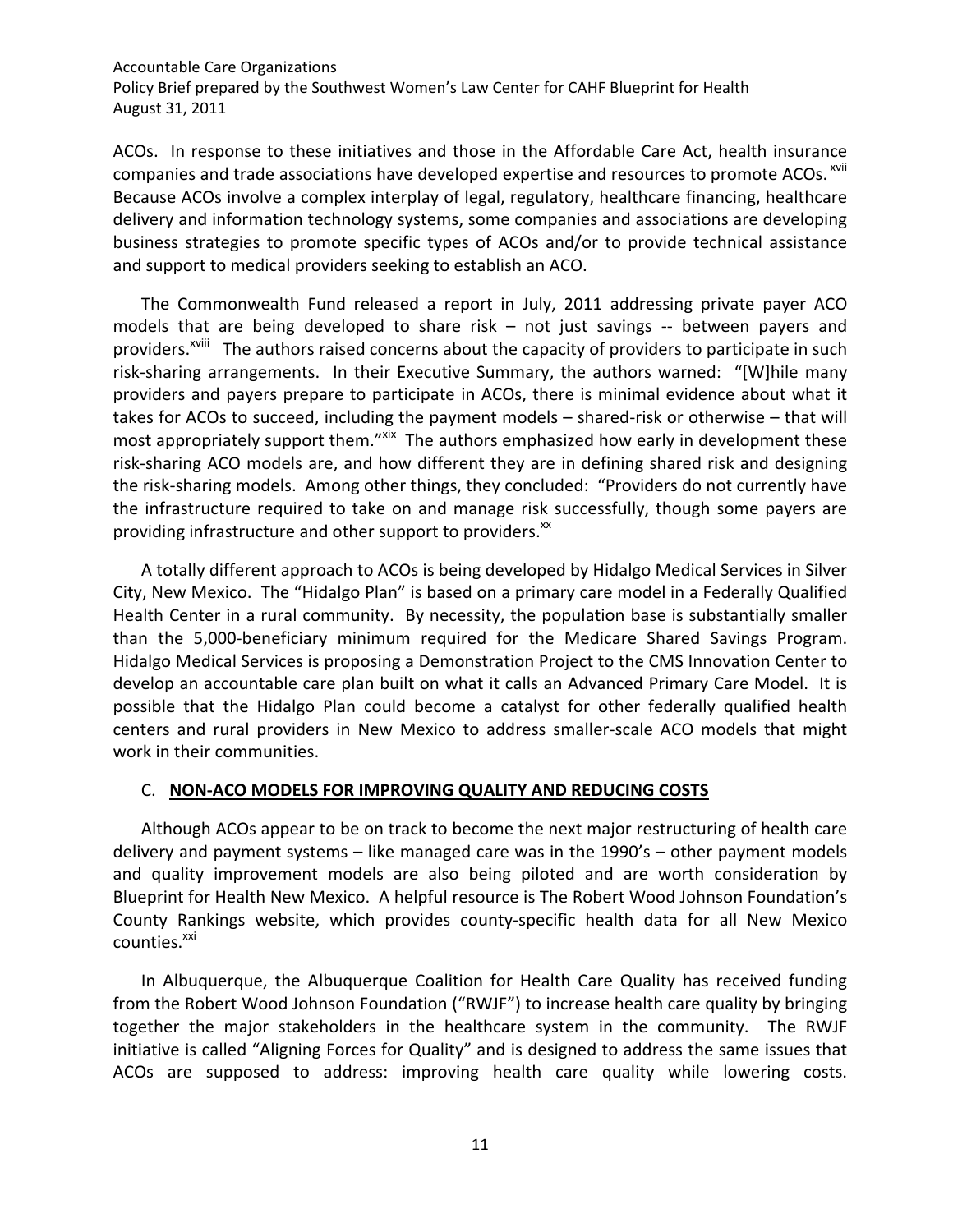Albuquerque is one of only 16 communities in the country to receive funding from RWJF for its Aligning Forces for Quality Initiative.<sup>xxii</sup>

On August 23, 2011, the CMS Innovation Center announced another payment reform initiative designed to contain costs while improving health care quality: the Bundled Payments Initiative. Bundled payments are designed to address an "episode" of care related to all treatment provided to a patient for a particular medical condition – regardless of how many providers are involved in that treatment. Instead of paying separately for each service provided, the payments will be "bundled" and create incentives to coordinate care. The Initiative announced by CMS would apply to patients who are in the hospital or recently discharged. It is a voluntary program designed to promote care coordination and reduce costs.<sup>xxiii</sup>

## <span id="page-13-0"></span>**D. STRENGTHENING THE ROLE OF PATIENTS AND THEIR FAMILIES IN ACCOUNTABLE CARE ORGANIZATIONS AND OTHER PAYMENT REFORM MODELS: THE CAMPAIGN FOR BETTER CARE**

Whether small (the Hidalgo Plan), large (Presbyterian's application to become a Pioneer ACO), or what will become the most common (Medicare Shared Savings ACOs), communities, patients and their families should have an opportunity to participate in the planning and implementation of ACOs and other payment reform models that may be developed over the next several years. Whatever payment models are used, there is significant change coming as the ACA is implemented, Medicaid is expanded, and tax credit subsidies are available to tens of thousands of New Mexicans to participate in commercial health insurance plans offered through a Health Insurance Exchange.

The Campaign for Better Care is a consumer advocacy campaign led by the National Partnership on Women and Families, Community Catalyst, the Leadership Conference on Civil and Human Rights, and the National Health Law Program, that advocates for high-quality, comprehensive, and coordinated care.<sup>xxiv</sup> The Campaign for Better Care focuses on the healthcare needs of older, chronically ill patients, in the belief that if we can improve healthcare quality and care for the most vulnerable individuals who need to access the healthcare system on a regular basis, then we can improve the quality of healthcare for all. The Campaign for Better Care has developed principles for developing a patient-centered practice that should be included in any new models of care developed under the ACA. Called the "Yardstick" for Better Care, these principles include:

- Understanding patients' and caregivers' needs and preferences
- Care coordination and management
- Clinical outcomes and continuous quality improvement
- Patient/caregiver engagement and experience of care
- Accountability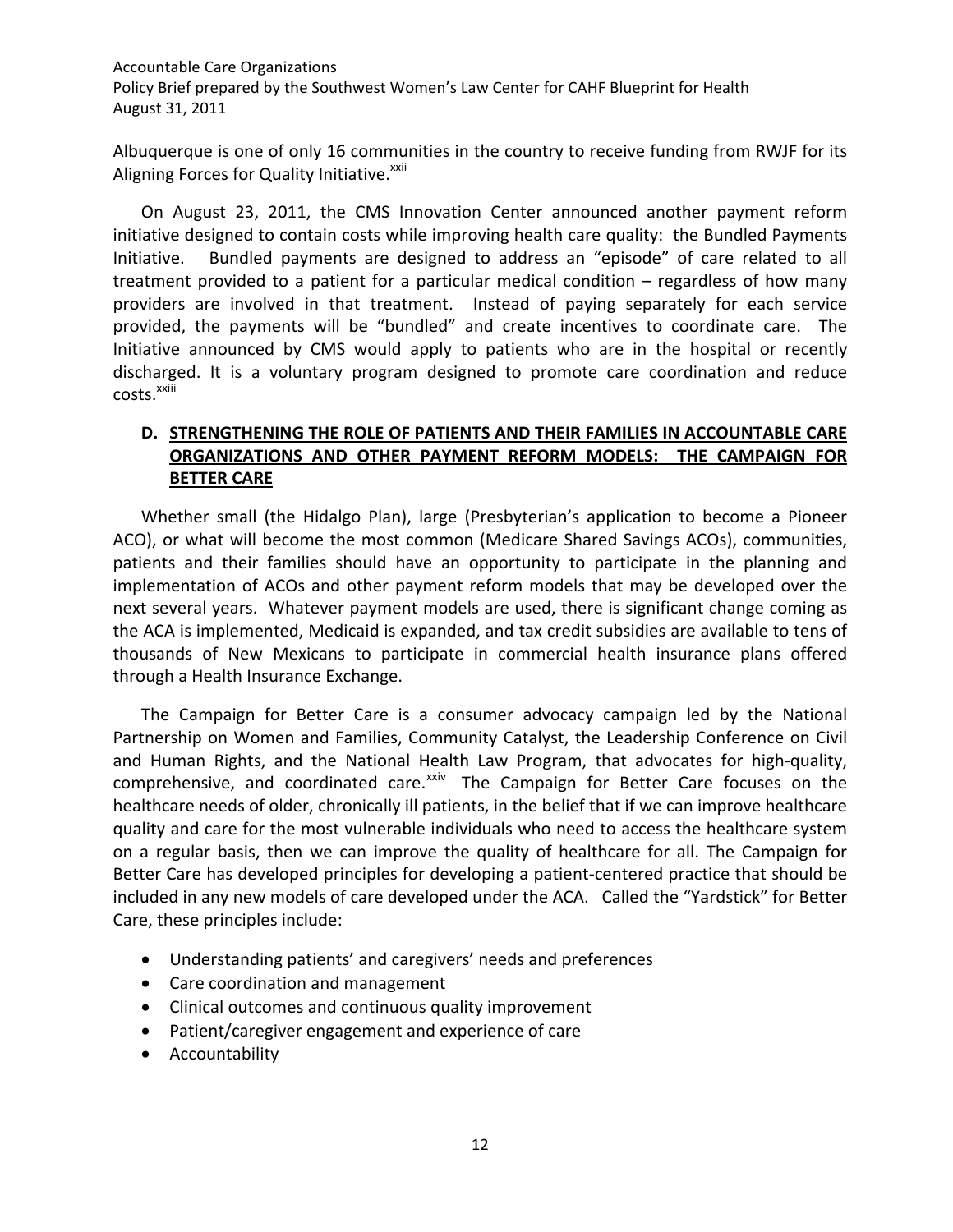A copy of the Yardstick for Better Care is attached at the end of this paper. Many of the principles articulated by the Campaign for Better Care in its Yardstick apply to the creation of Accountable Care Organizations. They include:

- Any new delivery system pilot program or payment model should include ongoing assessment of clinical quality, appropriate public reporting, and implementation of continuous quality improvement programs;
- Robust clinical performance measures should be used to evaluate care delivery across the care continuum, and such evaluation should move quickly from today's generation of measures to encompass patient-centered outcome and experience measures;
- Any new delivery system pilot program or payment model that creates new provider financial incentives should calculate rewards by weighing both quality measures and cost-savings;
- Race, ethnicity, primary language and gender data are collected and used to identify and eliminate disparities;
- Provider performance on patient and, where practicable, caregiver experience of care surveys is used in calculating any provider financial rewards under new pilot programs or payment models;
- Patients are notified of providers' and facilities' participation in any delivery reform pilot program or new payment model, including disclosure of any provider or facility financial incentives or shared savings opportunities;
- Patients are clearly informed of the opportunity to opt-out of any pilot program or new payment model;
- The methodology for determining provider/facility payment under any delivery reform pilot program or new payment model should include risk adjustment to reflect differences in health status among Medicare beneficiaries; and
- Decisions about expanding pilot programs, and the evidence to support the decision, are transparent and there should be opportunity for public comment to inform this decision-making.

The Campaign for Better Care has also developed resources to address the needs of family caregivers who are taking care of elderly family members with chronic health conditions.<sup>xxv</sup>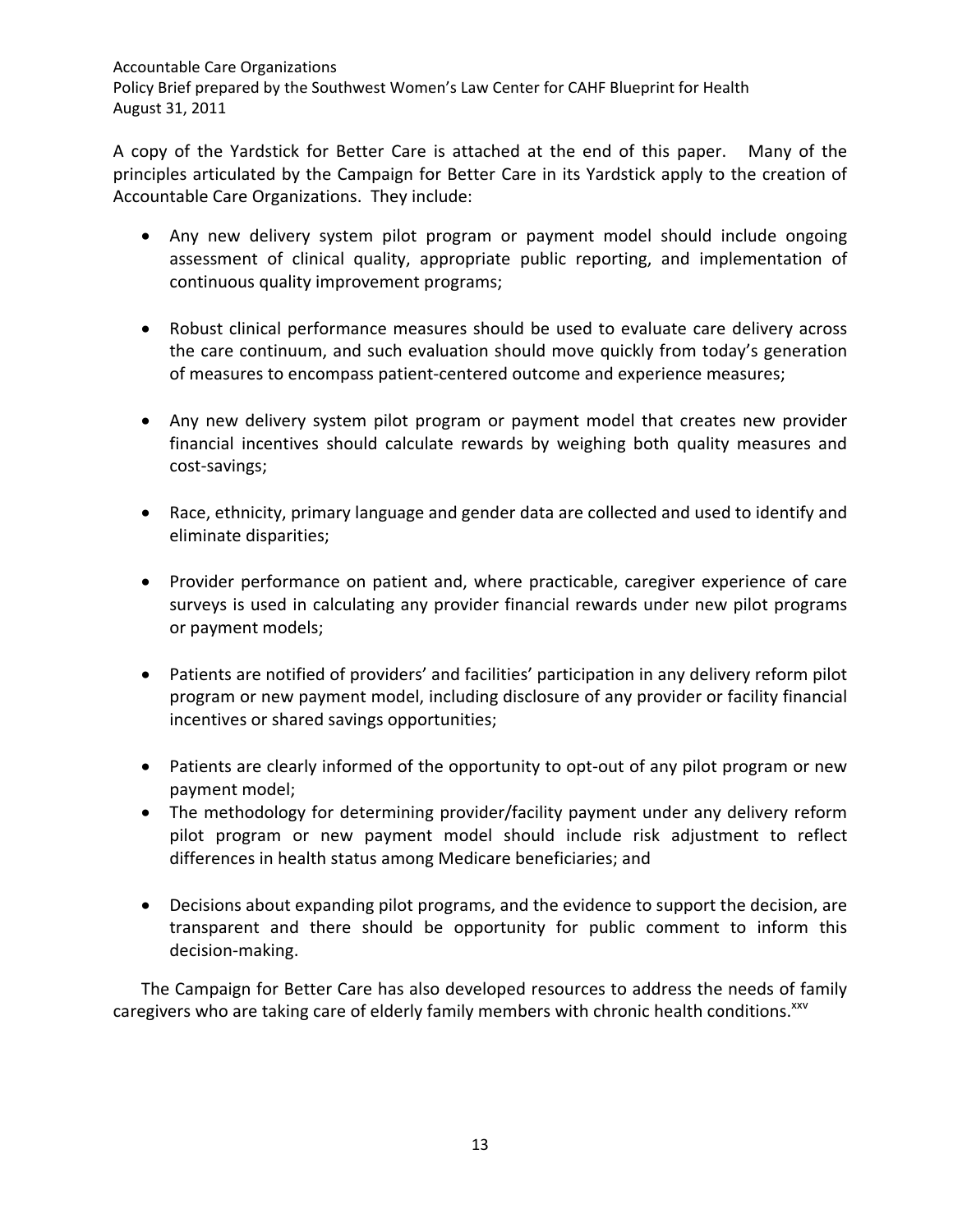#### <span id="page-15-0"></span>**IV. OPPORTUNITIES FOR IMPLEMENTATION IN NEW MEXICO**

The Affordable Care Act is intensifying interest in Accountable Care Organizations and will likely result – over the course of many years – in significant changes in healthcare delivery and payment systems. The purpose of ACOs is to improve health care quality and outcomes while at the same time containing costs. But other models for promoting better coordinated care, reducing duplicative and unnecessary services, and improving health care quality and outcomes are also being developed and could serve the needs of families and communities better than ACOs. To the extent Blueprint for Health New Mexico seeks to improve health care quality and health outcomes in New Mexico communities, it should consider developing the resources to better understand and participate in the development of new models of health care payment that are emerging nationally and in New Mexico. These payment structures are complicated but it is important for communities, patients, families, and caregivers to participate in key decisions regarding development of these new models.

Because these systems will be developed and change over many years, the goals and objectives relating to ACOs and other payment models will likely evolve and develop as well. As a preliminary matter, Blueprint for Health New Mexico could consider the following possible areas of activity:

- 1. Develop greater knowledge and expertise among participants in the Blueprint for Health New Mexico regarding ACOs and other payment reform initiatives in New Mexico.
- 2. Identify key partners in quality health improvement in specific communities, including the Albuquerque Coalition for Healthcare Quality in Bernalillo County.
- 3. Identify which healthcare providers in New Mexico (and particularly within the four targeted counties) have or are considering creating an Accountable Care Organization that will participate in the Medicare Shared Savings Program or another ACO initiative.
- 4. Collaborate with leaders of those ACOs and participating providers to work with them to develop patient-centered, coordinated systems of care that will increase quality and be transparent to the community and meet the needs of the most vulnerable community members.
- 5. Identify diverse community members who can serve on the governing bodies of ACOs or their advisory committees and urge the ACOs to seek strong community partners.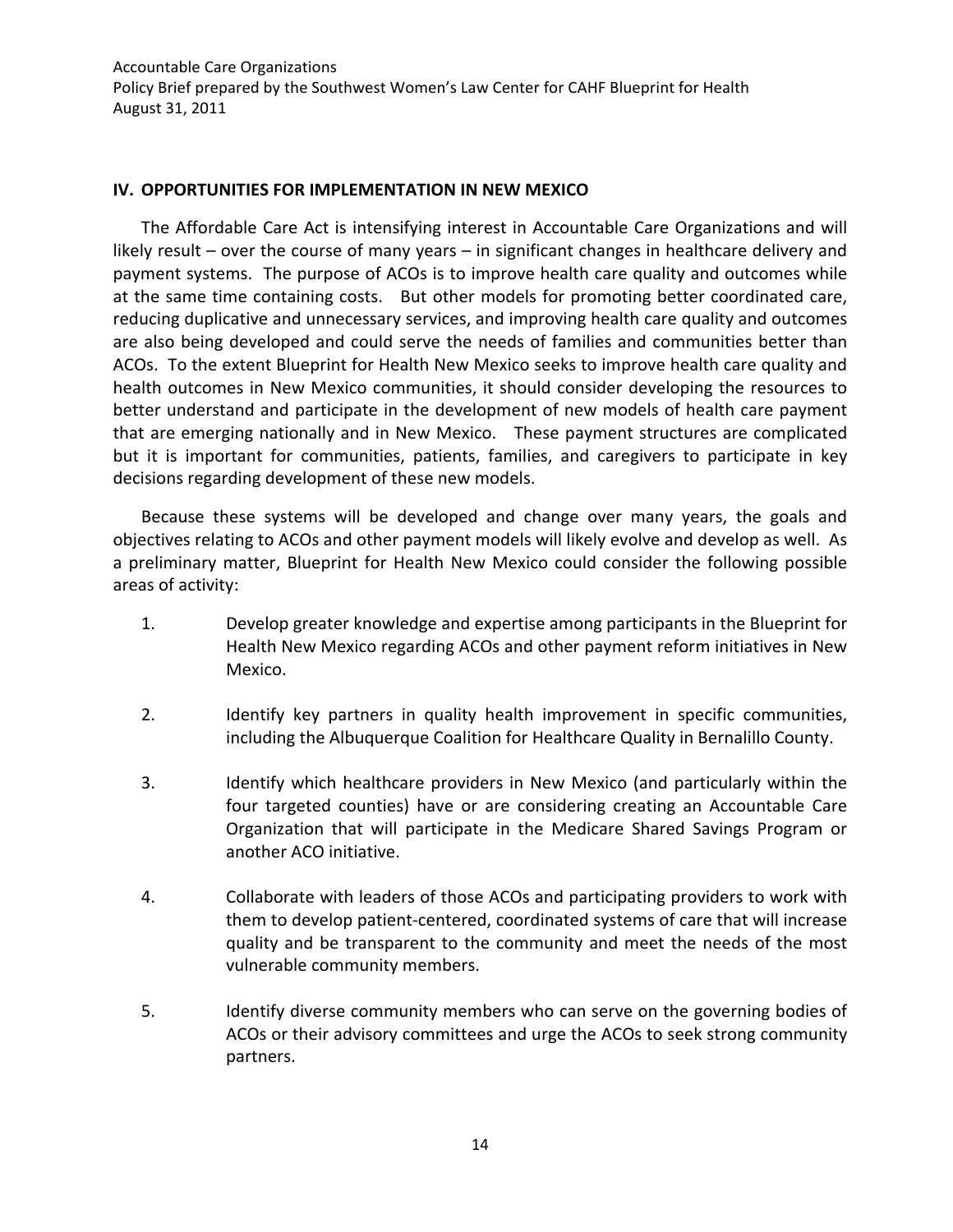- 6. Monitor announcements from CMS regarding the Pediatric Accountable Care Organization Demonstration Project, evaluate any guidelines issued by CMS regarding that Project, and collaborate with pediatric care providers, Medicaid and CHIP beneficiaries and their families, and HSD to determine whether a Pediatric ACO could benefit children in the Medicaid and CHIP programs and, if so, how it could best be structured to meet the needs of children and their families.
- 7. Collaborate with officials at the New Mexico Human Services Department to ascertain whether HSD is considering the use of Accountable Care Organizations or other payment reform initiatives in its Medicaid Modernization effort and seek ways to involve communities to work with HSD to develop the structure and policies relating to any such program that will meet patients' needs and work effectively for patients and their families in diverse communities.
- 8. Consider joining the Campaign for Better Care and/or adopting and implementing its principles with respect to delivery and coordination of patient care and the development of new payment models, including ACOs.

## **V. ENDNOTES**

i The Patient Protection and Affordable Care Act (Public Law 111-148) was enacted on March 23, 2010. It was amended by the Health Care and Education Reconciliation Act (Public Law 111-152), which was enacted on March 30, 20110. This paper uses the acronym ACA or the term "Affordable Care Act" to refer collectively to both of those laws.

<sup>&</sup>lt;sup>ii</sup> See World Health Statistics 2011, pages 127-37 published by the World Health Organization. In 2008, 15.2% of the United States' GDP was spent on health compared to 8.5% spent throughout the European region. The international median that year was 6.1%. The report can be found online at <http://www.who.int/whosis/whostat/2011/en/index.html> (last accessed August 24, 2011).

<sup>&</sup>quot; Kaiser Family Foundation has extensive data on an array of healthcare issues, including the insured and uninsured. It also maintains data on individual states. Its most recent "State Health Facts" on Health Coverage and Uninsured Persons in New Mexico can be found online at [http://www.statehealthfacts.org:/comparecat.jsp?cat=3&rgn=33&rgn=1](http://www.statehealthfacts.org/comparecat.jsp?cat=3&rgn=33&rgn=1) (last accessed August 23, 2011).

 $\frac{1}{10}$  The report summary and links to the PDF can be found at <http://www.rwjf.org/pr/product.jsp?id=35368> (last accessed August 24, 2011).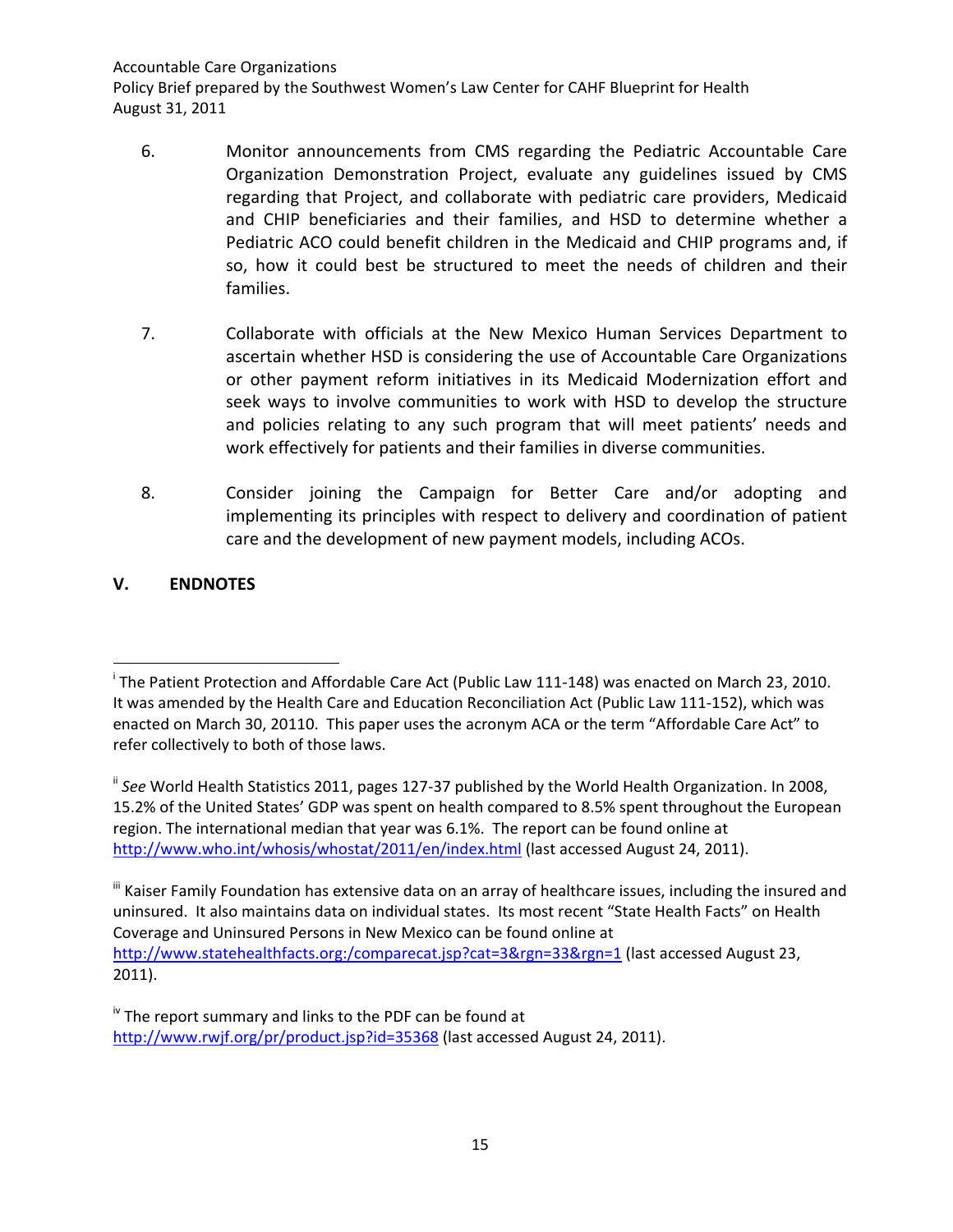$\theta$  A good overview of ACOs and the significance of promoting clinical integration as a means to reduce costs and improve health care quality and outcomes is Sara Rosenbaum's article, "An Overview of the Administration's ACO Policy: Opportunities and Challenges," Health Care Policy Report, Vol. 19, No. 20 (May 16, 2011) (reproduced with permission from BNA's Health Care Policy Report, 19 HCPR 783 (May 16, 2011). The article also identifies numerous challenges for providers to set up ACOs and notes that the regulations favor large "mature" entities that are less likely to provide care to underserved and lowincome communities. *See id.* at 7-8.

vi *See* Debra Ness, "Women, Caregivers, Families and the Affordable Care Act's Bright Promise of Better Care," Journal of the American Society on Aging, Vol. 35, No. 1 (Spring 2011). A link to the article is available a[t http://www.nationalpartnership.org/site/PageServer?pagename=cbc\\_index](http://www.nationalpartnership.org/site/PageServer?pagename=cbc_index) (last accessed August 24, 2011).

vii Elliott S. Fisher, Douglas O. Staiger, Julie P.S. Bynum and Daniel J. Gottlieb, "Creating Accountable Care Organizations: The Extended Hospital Medical Staff," *Health Affairs*, 26 no. 1 (2007):w44-w57 (Published online December 5, 2006; 10.1377/hlthaff.26.1.w44)(last accessed August 22, 2011 at <http://content.healthaffairs.org/content/26/1/w44.full.html>).

<sup>viii</sup> The Physician Group Practice Demonstration Project was described in an article republished by the Commonwealth Fund in August 2011. *See* Jane Norman, CQ HealthBeat Associate Editor, "Washington Health Policy Week in Review: Medicare Touts Success of Demonstrations that Paved the Way for ACOs.[" http://www.commonwealthfund.org/Newsletters/Washington-Health-Policy-in-](http://www.commonwealthfund.org/Newsletters/Washington-Health-Policy-in-Review/2011/Aug/August-15-2011/Medicare-Touts-Success-of-Demonstrations.aspx)[Review/2011/Aug/August-15-2011/Medicare-Touts-Success-of-Demonstrations.aspx](http://www.commonwealthfund.org/Newsletters/Washington-Health-Policy-in-Review/2011/Aug/August-15-2011/Medicare-Touts-Success-of-Demonstrations.aspx))(last accessed August 15, 2011). For more information about the Demonstration, go to [https://www.cms.gov/DemoProjectsEvalRpts/MD/itemdetail.asp?filterType=none&filterByDID=-](https://www.cms.gov/DemoProjectsEvalRpts/MD/itemdetail.asp?filterType=none&filterByDID=-99&sortByDID=3&sortOrder=descending&itemID=CMS023618&intNumPerPage=10) [99&sortByDID=3&sortOrder=descending&itemID=CMS023618&intNumPerPage=10](https://www.cms.gov/DemoProjectsEvalRpts/MD/itemdetail.asp?filterType=none&filterByDID=-99&sortByDID=3&sortOrder=descending&itemID=CMS023618&intNumPerPage=10) (last accessed August 22, 2011).

<sup>ix</sup> Michael Hely, Staff Attorney for the New Mexico Legislative Council Service, gave an overview on Accountable Care Organizations to the New Mexico Legislative Health and Human Services Committee in August, 2011. A copy of his PowerPoint presentation is available on the website of the New Mexico Legislature a[t http://www.nmlegis.gov/lcs/handouts/aco%20presentation%20Hely.pdf](http://www.nmlegis.gov/lcs/handouts/aco%20presentation%20Hely.pdf).

<sup>x</sup> A link to the proposed Medicare Shared Savings Program regulations may be found at <http://www.kaiserhealthnews.org/~/media/Files/2011/ACO%20Proposed%20Rule.pdf>. The regulations were published in the Federal Register on April 7, 2011. *See* 76 Fed. Reg. 19528. Citations in this paper are to the double-spaced version of the proposed regulations released by CMS on March 31, 2011 and most readily available on public websites such as the one cited here.

xi Proposed Regulations at 24 (emphasis added).

xii *Id.*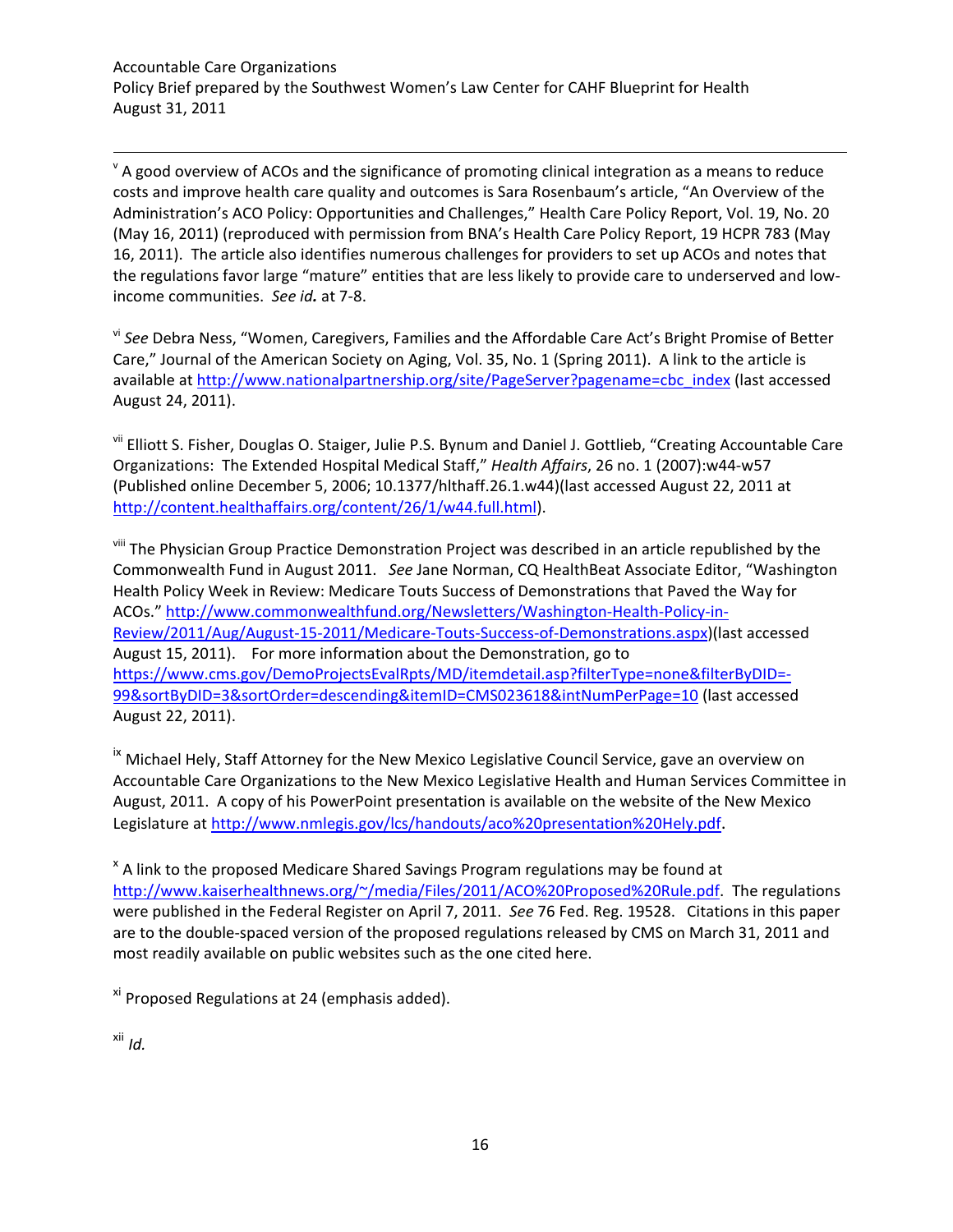<sup>xiii</sup> A table containing all 65 proposed quality measures can be found beginning at page 174 of the proposed regulations.

xiv *See* Proposed Regulations at 225.

xv Sara Rosenbaum, JD and Peter Shin, PhD, MPH, "Medicare's Accountable Care Organization Regulations: How Will Medicare Beneficiaries who Reside in Medically Underserved Communities Fare?," at 3, Geiger Gibson/RCHN Community Health Foundation Research Collaborative, Policy Research Brief # 23, The George Washington University School of Public Health and Health Services Department of Health Policy (April 20, 2011).

[http://www.rchnfoundation.org/main.cfm?actionId=globalShowStaticContent&screenKey=cmpProjects](http://www.rchnfoundation.org/main.cfm?actionId=globalShowStaticContent&screenKey=cmpProjects§ion=research&htmlId=18433&s=rchn) [&section=research&htmlId=18433&s=rchn](http://www.rchnfoundation.org/main.cfm?actionId=globalShowStaticContent&screenKey=cmpProjects§ion=research&htmlId=18433&s=rchn) (last accessed August 24, 2011).

xvi Information about the Pioneer ACO can be found a[t http://innovations.cms.gov/areas-of](http://innovations.cms.gov/areas-of-focus/seamless-and-coordinated-care-models/pioneer-aco/)[focus/seamless-and-coordinated-care-models/pioneer-aco/](http://innovations.cms.gov/areas-of-focus/seamless-and-coordinated-care-models/pioneer-aco/) (last accessed August 28, 2011).

<sup>xvii</sup> A Google search of "Accountable Care Organizations" produced a list of nearly 1.5 million hits. Numerous organizations have created fact sheets and definitions of ACOs.

xviii Suzanne F. Delbanco, PhD., Kristine Martin Anderson, M.B.A., Catherine Eikel Major, M.B.A., Mary Beth Kiser, M.P.H., and Brynnan Wammack Toner, M.P.H., "Promising Payment Reform: Risk-Sharing with Accountable Care Organizations" The Commonwealth Fund (July 2011) (available at [http://www.commonwealthfund.org/Publications/Fund-Reports/2011/Jul/Promising-Payment-](http://www.commonwealthfund.org/Publications/Fund-Reports/2011/Jul/Promising-Payment-Reform.aspx)[Reform.aspx\)](http://www.commonwealthfund.org/Publications/Fund-Reports/2011/Jul/Promising-Payment-Reform.aspx) (last accessed July 27, 2011). Suzanne Delbanco is with the Catalyst for Payment Reform; the other authors are with the firm Booz Allen Hamilton.

xix *Id.*, Executive Summary at vi.

xx *Id.*, Executive Summary at vii.

<sup>xxi</sup> The specific page for health care quality is a[t http://www.countyhealthrankings.org/health](http://www.countyhealthrankings.org/health-factors/quality-care)[factors/quality-care.](http://www.countyhealthrankings.org/health-factors/quality-care)

xxii Robert Wood Johnson Foundation's Aligning Forces for Quality website is at [http://www.forces4quality.org/welcome.](http://www.forces4quality.org/welcome) The Albuquerque Coalition for Health Care Quality's website is a[t http://www.abqhealthcarequality.org/.](http://www.abqhealthcarequality.org/)

<sup>xxiii</sup> CMS' announcement of the Bundled Payment Initiative and links to more information about the Initiative can be found a[t http://www.hhs.gov/news/press/2011pres/08/20110823a.html](http://www.hhs.gov/news/press/2011pres/08/20110823a.html) (last accessed August 24, 2011).

xxiv The Campaign for Better Care has numerous resources that address the needs of chronically ill elderly patients and their families, including its Yardstick for Better Care and its comments on the ACO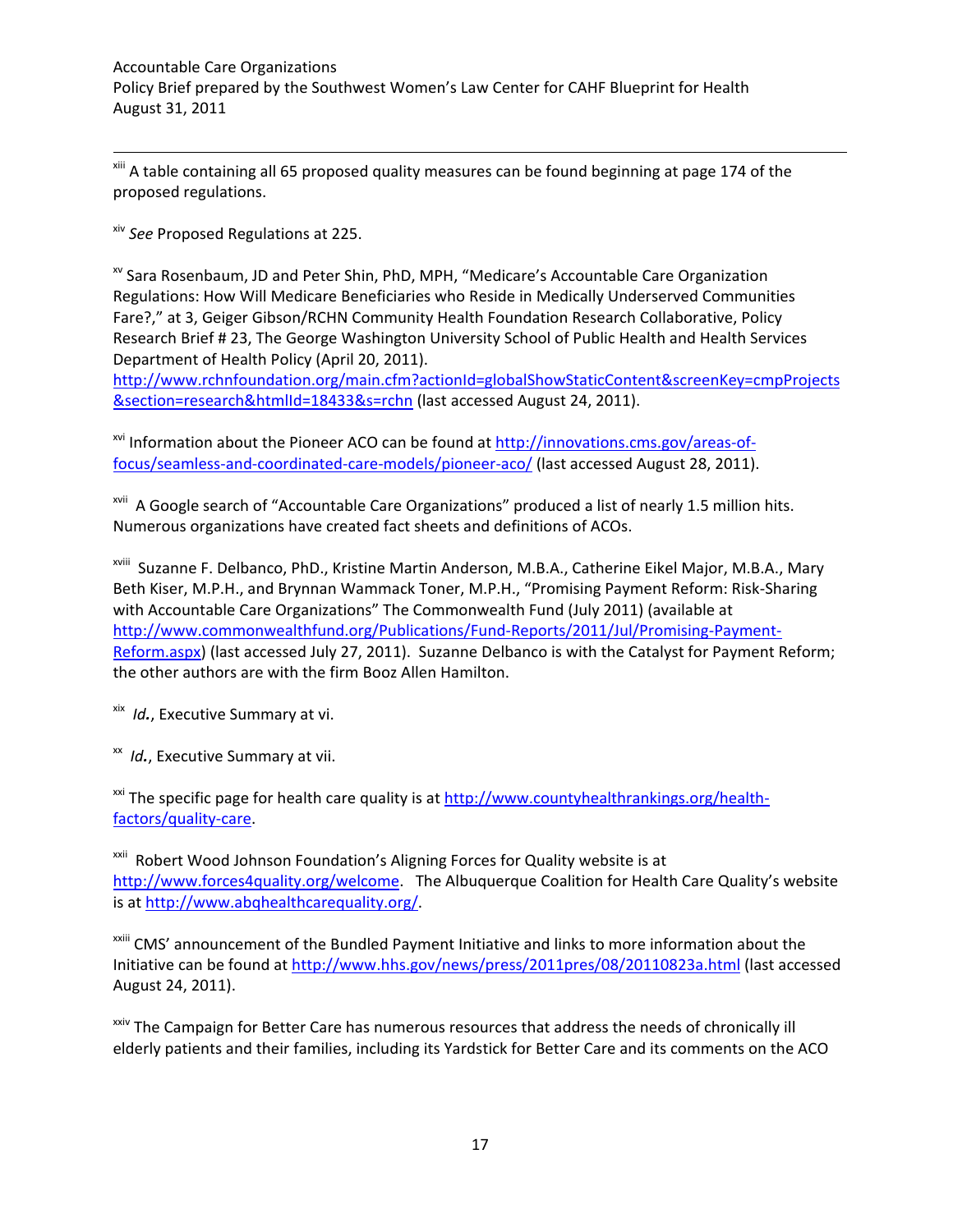$\overline{a}$ 

proposed regulations for the Medicare Shared Savings Program. These materials can be accessed at the Campaign's website[: http://www.nationalpartnership.org/site/PageServer?pagename=cbc\\_index](http://www.nationalpartnership.org/site/PageServer?pagename=cbc_index)

xxv *See* Debra Ness, "Women, Caregivers, Families and the Affordable Care Act's Bright Promise of Better Care," Journal of the American Society on Aging, Vol. 35, No. 1 (Spring 2011). A link to the article is available a[t http://www.nationalpartnership.org/site/PageServer?pagename=cbc\\_index](http://www.nationalpartnership.org/site/PageServer?pagename=cbc_index) (last accessed August 24, 2011).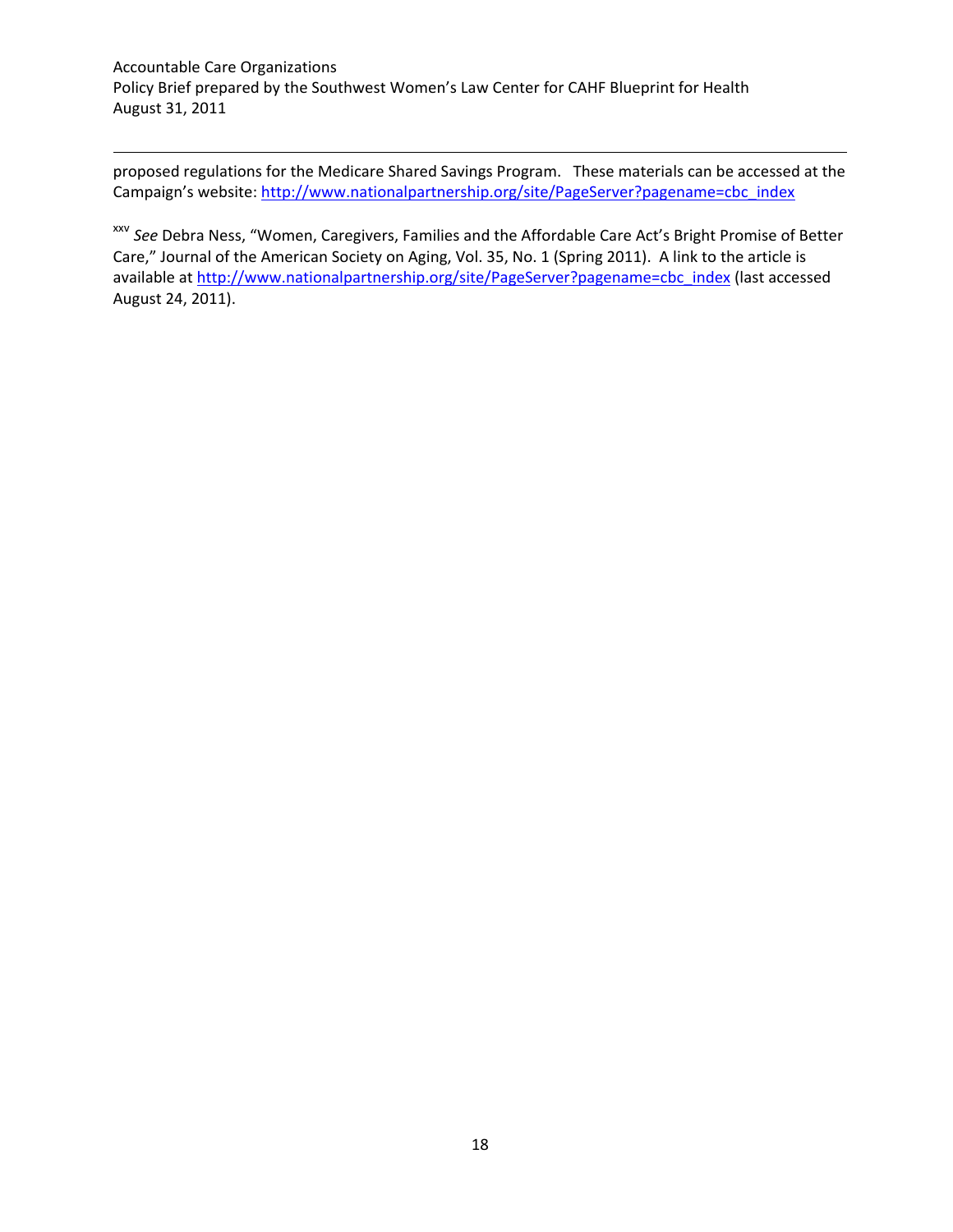

## **A "Yardstick" for Better Care**

## **Elements of Patient-Centered Practice for Inclusion in New Models of Care**

### **Understanding patients' and caregivers' needs and preferences**

- $\sim$  Individualized care plans that reflect the patient's personal goals are developed in collaboration with the patient and authorized caregiver;
- $\sim$  Where appropriate, comprehensive geriatric assessments, including use of risk assessment tools and the evaluation of physical, emotional, social and functional capacity, are conducted;
- ~ Where appropriate, assessments of caregivers' needs are conducted;
- $\sim$  Care team conducts ongoing clinical monitoring, patients and caregivers are contacted periodically, and beneficiary advance directives are kept up-to-date; and
- ~ Patient decision tools are used to guide "shared decision-making" by patients/caregivers and practitioners.

## **Care coordination and management**

- $\sim$  An interdisciplinary care team is established and meets regularly;
- $\sim$  Patient information and medical history are current and available to the care team and patient and family caregiver, as appropriate;
- ~ Processes are in place to effectively monitor and manage all tests, referrals, and procedures;
- $\sim$  Medications are actively managed and reconciled to avoid adverse interactions:
- Patient care transitions are planned, managed, and tracked, using appropriate tools, such as transition checklists, medication reconciliation, and care plans;
- $\sim$  The needs of patients with physical or cognitive limitations, language or cultural differences, and other issues that could impede access to care are identified and accommodated;
- $\sim$  Care team connects the patient and caregiver with community-based support services, as needed;
- Care team is available by phone, email, or in-person during evenings and weekends, and in-office appointments are scheduled promptly; and
- ~ Ongoing assessments of care coordination strategies are conducted and plans for improvement are implemented, as needed.

### **Clinical outcomes and continuous quality improvement**

- Any new delivery system pilot program or payment model should include ongoing assessment of clinical quality, appropriate public reporting, and implementation of continuous quality improvement programs;
- $\sim$  Robust clinical performance measures should be used to evaluate care delivery across the care continuum, and such evaluation should move quickly from today's generation of measures to encompass patient-centered outcome and experience measures;
- Performance assessment should include: measures of clinical quality patient outcomes, care coordination, avoidable hospitalizations, readmissions and ER use, adverse drug interactions, and resource use;
- ~ Any new delivery system pilot program or payment model that creates new provider financial incentives should calculate rewards by weighing both quality measures and cost-savings;
- ~ Race, ethnicity, primary language and gender data are collected and used to identify and eliminate disparities.

**\_\_\_\_\_\_\_\_\_\_\_\_\_\_\_\_\_\_\_\_\_\_\_\_\_\_\_\_\_\_\_\_\_\_\_\_\_\_\_\_\_\_\_\_\_\_\_\_\_\_\_\_\_\_\_\_\_\_\_\_\_\_\_\_\_\_\_\_\_\_\_\_\_\_\_\_\_\_\_\_** 

1875 Connecticut Avenue, NW, Suite 650 **P** 202.986.2600 **E** info@CampaignforBetterCare.org Washington, DC 20009 **F** 202.986.2539 **W** www.CampaignforBetterCare.org

The Campaign for Better Care is led by the National Partnership for Women & Families, Community Catalyst, and the National Health Law Program and funded by The Atlantic Philanthropies.